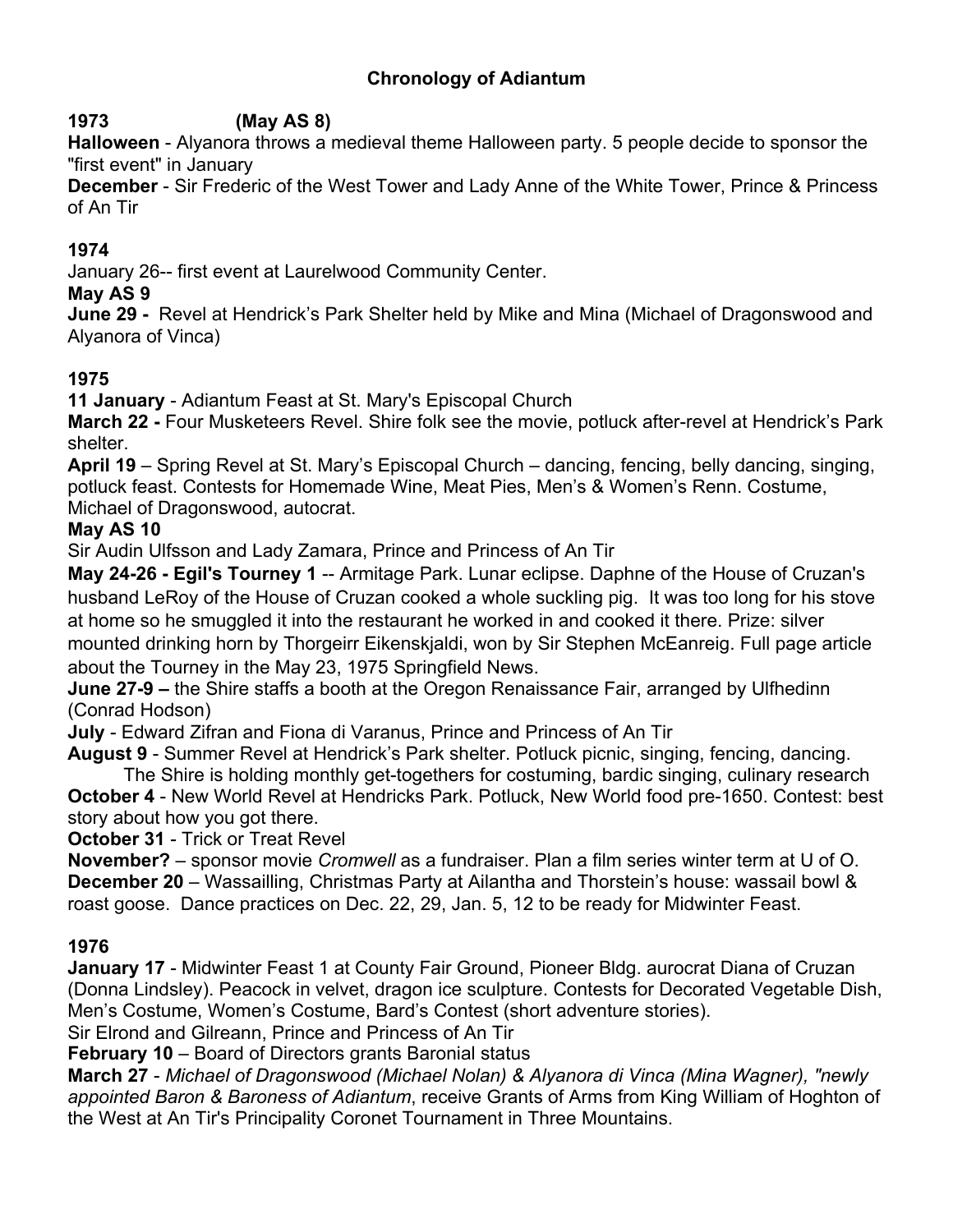**April 3** – April Fools Games Revel at Hendricks Park, potluck. Calligraphy contest, kite flying contest, Norse stick ball, other games.

**April 9-12** – The Barony participated in the U of O's Festival on the Mall, picture in the Emerald (UO newspaper), and one in "Oregon Week" (Register-Guard?)

**April 18** – Easter Revel Hendricks Park, potluck.

Barony made a quilt for the marriage of Prince Elrond & Princess Gilraen **May AS 11**

**May 23 –** Register-Guard has a 1 page article about Adiantum and the up-coming Egil's Tourney **May 29-31 - Egil's Tourney 2 -- Egilsdrowning**. The banquet and all else drowned in the approx. 10" of rain that fell that weekend. Held at Gate Creek Park near Vida. Prize was a large maple ironbound tourney chest with iron lock and keys in a Viking design made by Ulfhedinn, Edwin of Svartelder, Thorstein, lined in blue taffeta by Victoria de Toledo, won by Duke James Greyhelm. Autocrat Corwin of Thornwood. The full Great Wall of Adiantum was in attendance. The grass in the eric area was about waist high and un-mown (in the rain!) It was a very dark event, because of the rainclouds; the camping area was all in the trees and even darker. There was a Secondary List to determine the Warlord for the southern provinces of the Principality in the Shasta Punitive Expedition Aug. 7-8.

Baronial Officers: Baron & Baroness: Michael of Dragonswood & Alyanora of Vinca. Seneschal: Alyanora; Herald: Michael; Sciences & Seargeant-at-Arms: Ulfhedinn inn vegfarandi; Marshall: Corwynn of Thornwood; Mistress of Lists: Caroline of Waldland; Exchequer: Reginleif the Unruly; Arts: Janet of Arden; Arts Deputy: Victoria de Toledo.

**June 12** - Anniversary Revel for High Wood Keep. Fighting, dancing, snacking.

**June 25-27** – Shire gives fighting demos and sells medieval food at the Oregon Renaissance Fair **July** - Steingrim and Hrefna, Prince and Princess of An Tir

**August 7-8** Shasta Punitive Expedition held in Adiantum. Fighting followed by a revel at Hendrick's Park shelter. (Retaliatory Raid to be held in Shasta Labor Day weekend).

**September 25** - Hendricks Park Revel with Clann na Starai, a University group. Fighting, dancing, potluck feasting, singing.

**September -** Theodulf I and Anne II, Prince and Princess of An Tir

**October** – Sunset magazine has an article about the SCA

## **1977**

Baron & Baroness: Michael of Dragonswood, Alyanora of Vinca. Seneschal: Diane av Fjell **Tusenfryden** 

**January** - Midwinter Feast and An Tir 12th Night at the County Fair Grounds, Ulfhedinn autocrat. Edward Zifran and Almatea, Prince and Princess of An Tir

**January**, First *Elf Hill Times* arts issue.

**March** - Birthday revel for Brulla and Thorstein. Peasant Revel, Yagar Stumpface (Dublin O'Guin Silverwolf), autocr. at Hendricks Park.

**April 2** – "Revelation", Newcomers Revel, Lamb Cottage, Skinner's Butte Park

**April 16** – Baronial Court, Lamb Cottage

## **May AS 12**

**May 28-30 - Egil's Tourney 3 -- Egilsswarming** (swarm of bees), double moonbows. Reginleif's' Rain Tales contest, Gangenrath Erinon's Armorer's contest, Norse Costume contest. Tourney Prize to Duke James Greyhelm, a decorated hand axe by Edwin of Svartelder and a soapstone mold by Gerek the Far-seeing. At same site as Egil's II, Gate Creek Park near Vida. Autocrat is Ulfhedinn

Adiantum becomes a Barony?

**June 23 & 30** – the Barony appeared in costume to help publicize the Ashland Shakespeare Festival and the Barony. Alyanora appered in a TV spot to pulicize the Library's Shakespeare evenings.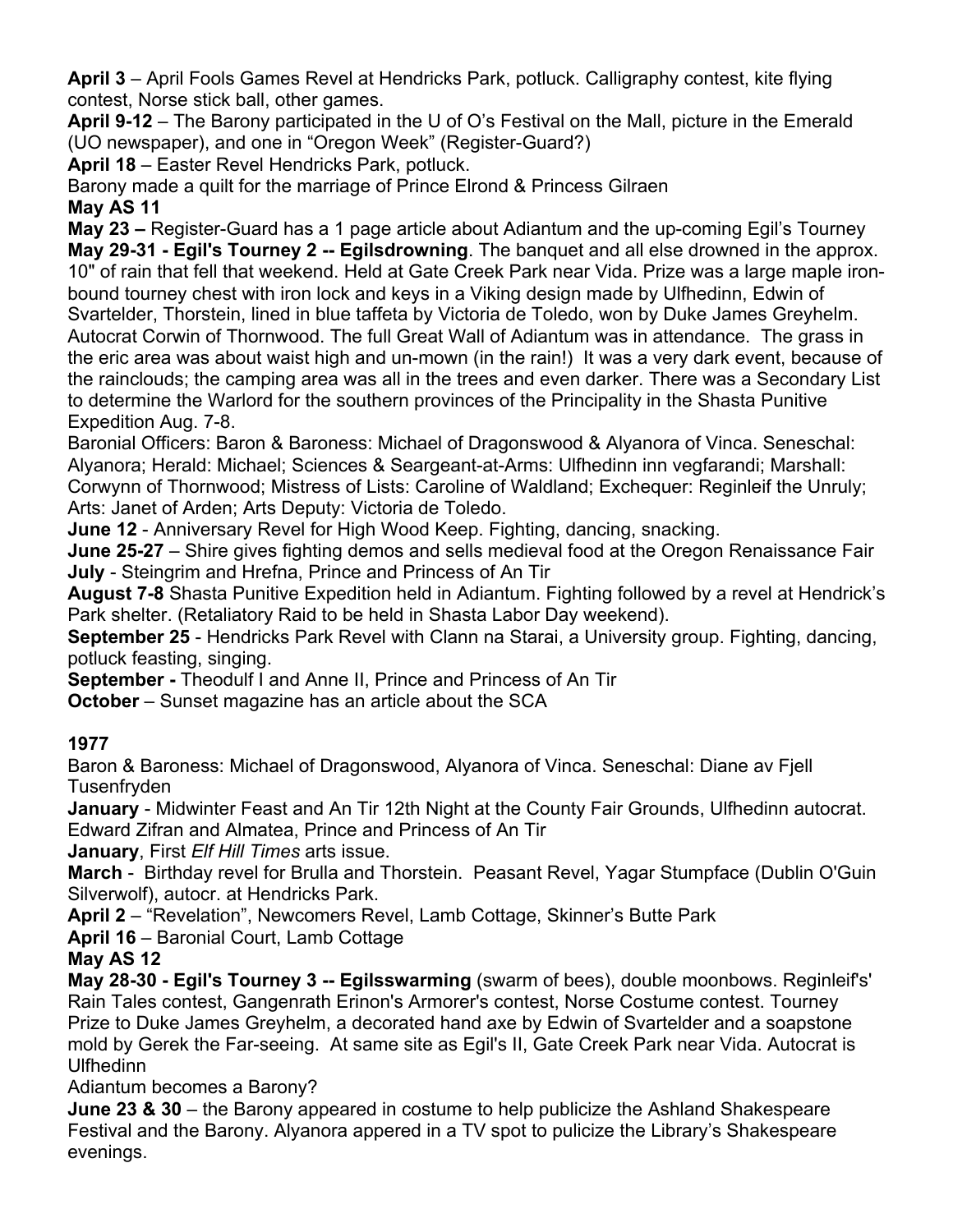**July 30-1** - Summer Tourney & Clamming expedition, Bastendorff County Campground & Cage Arago State Park near Coos Bay., autocrat, Lady Alyanora of Vince

**July** - Steingrim and Fiona, Prince and Princess of An Tir

**August** - Potluck Games Revel and Baron's Court. Hendricks Park.

*The Elf Hill Times* becomes a twice yearly arts issue and event info will be sent to the *Crier*. **October** - Harvest Revel and Baron's Court, Hendricks Park., 22 Oct. Founding of the Order of the Baronial Brownie by Baron Michael of Dragonswood.

#### **1978**

**January 28** - Midwinter Feast, Peterson Park Barn. Contests for banner, galliard, Bards (wildest winter adventure I've ever had), cover for the Elf Hill Times, best Gold Key costume donated to the Barony

Edward Zifran and Almatea, Prince and Princess of An Tir

**March 11 –** Coronet Tourney, Shire of Caur Lyona and Barony of Adiantum

**March** - Manfred & Koressa, Prince & Princess of An Tir, make the *Elf Hill Times* the Arts & Sciences Magazine for the Principality of An Tir.

**April 1** – Wedding Revel for Thorgeir Eikenskjaldi and Janet of Stonecroft. Costests for homemade wine, meat pies, men's & women's Renn. Costume.

#### **May AS 13**

**Egil's Tourney 4** -- held at Thorgeir's land, 2 miles south of Alpine.

**July** - Steingrim and Janeltis are Prince & Princess of An Tir.

**December** - Ulfred and Valkyrie, Prince and Princess of An Tir

#### **1979**

**January** - Alyanora of Vinca crowned Queen of the West with King Stephen MacEanruig. Ulfred & Valkyrie are Prince & Princess of An Tir.

# Midwinter Feast --

**May AS 14 (1979)**

Egil's Tourney 5 -- First Bellfountain Egils. Prize is a Viking tool kit, a wooden chest with tools. Won by Manfred?

**Summer** -- Ulfhedinn and Reginleif become Castellans.

#### **1980**

**Midwinter Feast** -- Menu included Manchets, honey oatmeal loaves, Japanese sweet & sur pickle, carrot salad, plum conserve; Compound sallet, almond meatballs, galentine pie; cheese pie, mauwmenye (lamb & lentil stew); pears in confection, circletes, cheese. Entertainment included the Eugene Scottish & English Country Dancers, Baldwin of Erebor (bard), Serena Cleinduli (dancer) **May AS 15**

**Demo Tourney -** U of O, EMU East Lawn

**Egil's Tourney 6** -- Held at Bellfountain Park.

**May 25, 1980** : Alyanora of Vinca steps down as Baroness of Adiantum

**July:** Ulfhedinn & Reginleif are Castellans (Baron & Baroness in OP) of Adiantum, Seneschal:

Chimene. Edward & Dorothea are Prince & Princess of An Tir.

September Crown Tourney held at Bellfountain Park.

#### **1981**

**Midwinter Feast** – Menu included bread & apples; New World Salad & Mock Venison Pie (beef); Fish Galentyne Pie & Roast chicken with fruit & rice; a subtlety of the tail of a dragon. **May AS 16 Egil's Tourney** 7 --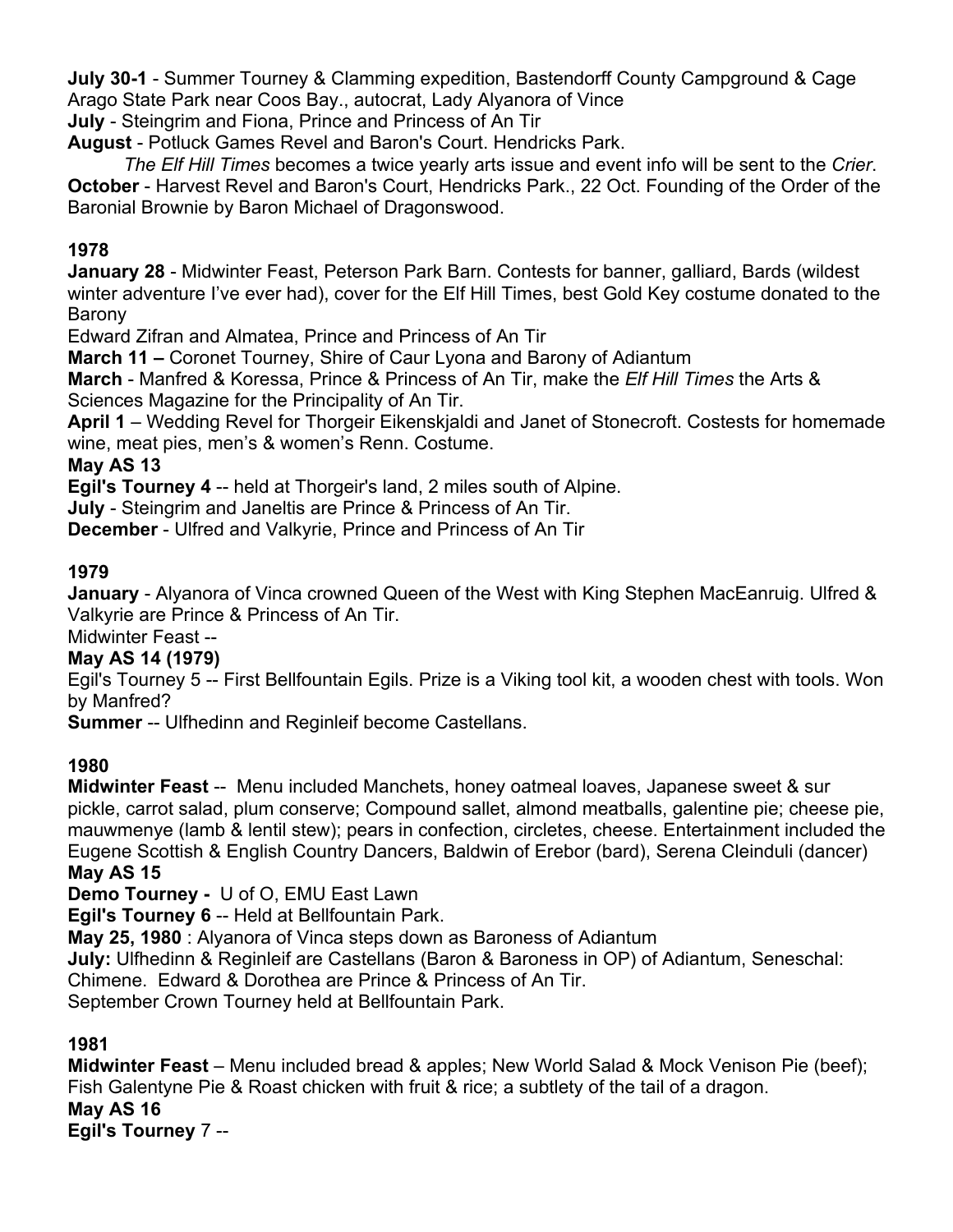**July:** Scellanus & Maelen, Prince & Princess of An Tir. Ulfhedinn & Reginleif are Baron & Baroness.

**1982** An Tir becomes a Kingdom.

**January:** Manfred & Morag, King & Queen of An Tir.

**Midwinter Feast** at River Road Women's Club

### **May AS 17**

Egil's Tourney 8 – at Bellfountain Park

**July** - Torgul & Anharad, King & Queen of An Tir.

**December** - Quest in Hendricks Park, Yseult autocr.

## **1983**

Shara Tunoy is seneschal. Cornelius Chancellor of Ithra, Scribe. Bren Greyraven Chronicler. **January** - Ulfred & Adara, King & Queen of An Tir.

**Midwinter Feast** -- Reginleif received Golden Unicorn for service to Dowager Pr. Janeltis. Anarra Perrin presented the Baronial Coronets which she made. Bren Greyraven squired to Sir Berek von Langental. OBB to Walter of Groves, Yseult of Broceliande.

**February** - First Bi-Cranial Bear

working on the charter/customs, reorganizing the exchequer's books.

**March** - Elisabeth Piper, egg decorating workshop

Persephone's Revel, Cedric autocr., EWEB cafeteria

**April** - Valley River Inn gig, Astrid teaching dance

### **May AS 18 (1983)**

**May** - 1st Silver Crescent Tavern

**May 28-30** - **Egil's Tourney 9** -- autocrat, Yseult. At Bellfountain Park. First Baronial pavilion made. Westermark Players performed. Norse stick ball.

**June** - Mystery Revel, 4th & Monroe, Ambrose, autocr. Elspeth of Harilow from Meridies visits at Kydang's

**July** - Steingrim & Lenore?? King & Queen of An Tir. Westermark-Lions Gate war at Willamette Park, Coeur du Val. Garage sale at Yseult's. Cardweaving workshop at Shara's. Myrtleholt (new shire) Tourney in Grant's Pass park. Amelia making canvas Gold Key bags.

**August** - Terra Pomaria celebrates its Cantonhood. Yseult & Kydang visit proposed 20 Year Celeb. site in Idaho.

September - Basic Ithra here

## **(1983, A.S. 18)**

**November** - Quest, Hendricks Park, Perizade autocr. CrystalMist begins as shire; Torgul almost wins King of the West.

**December** - Council votes to incorporate the *Elf Hill Times* as Alfarhaugr Publishing Society, Inc.

## **1984**

**12th Night Coronation in Adiantum** -- Thorin & Angharad, King & Queen of An Tir. autocrat, Chimene. Dancers perform (videotape). Bren, Amelia du Lis, Anarra, huge subtlety. OBB to Amelia, Gerek the Far-seeing, The Silver Crescent. Gerek the Far-seeing a member of the Order of the Laurel.

**February** - Dance Revel at St. Mary's Episcopal Church, Sophia autocr. APS incorporation completed.

**March** - Law Court Revel at River Road Women's Club, Yseult autocr.

**April** - Last Silver Crescent Tavern. Demo Tourney at EMU. Astrid moves to N.M. Baronial funds deposited in interest bearing account at SELCO. LCC Demo.

#### **May AS 19**

**May** - Imagination Celebration demo.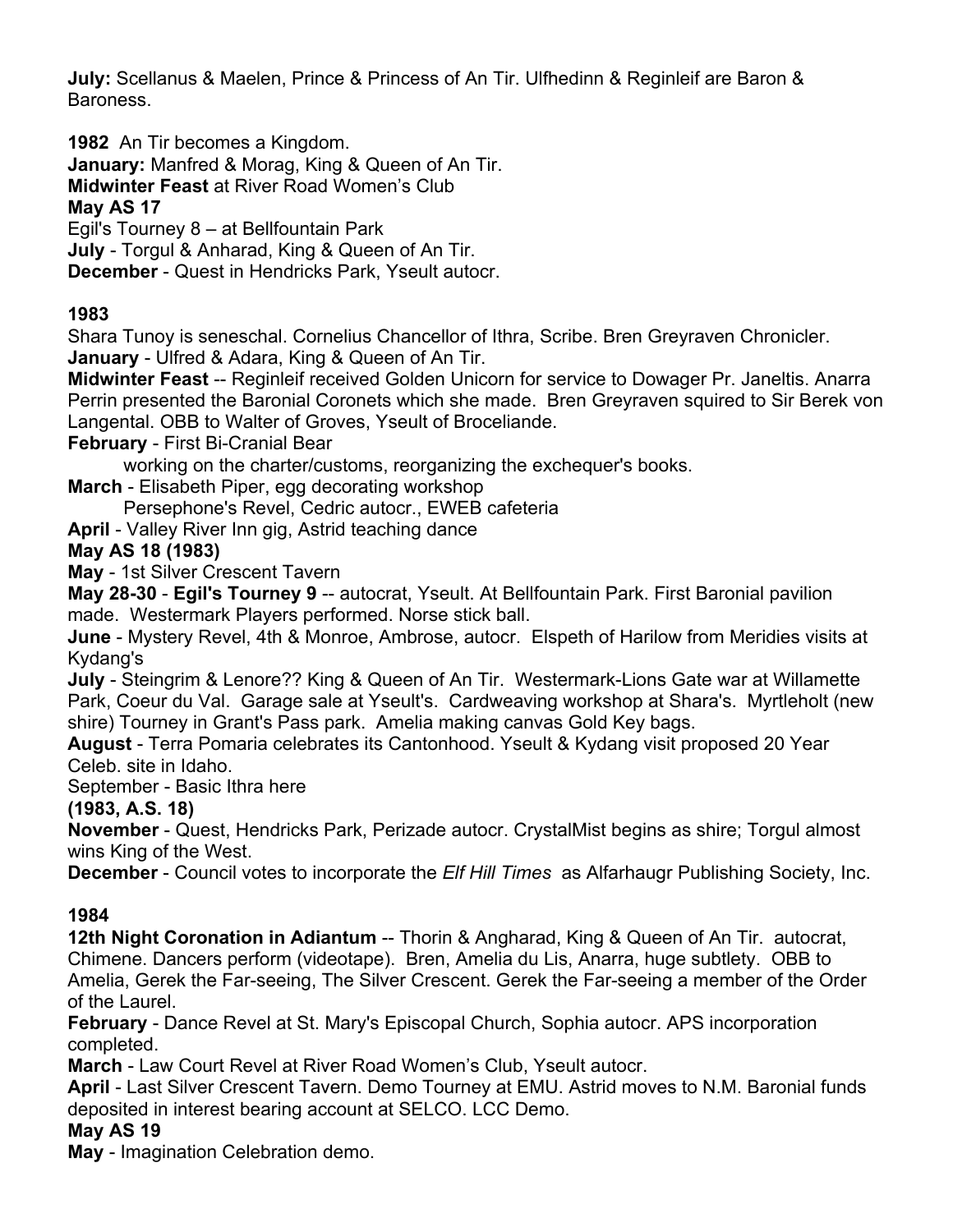**Egil's Tourney 10** -- At Bristow park. Ulfhedinn made prize: Vapnabunadr (Norse warrior's accoutrements): spear, axe, shield, leather for armor. Shara & Xeri-Ye autocr. Amelia du Lis AoA, OBB to Kari Karlsdottir, Sasurai no Ninja, Sophia. Jambe de Lion to Yseult.

**July** - Berek & Leisl von Langenthal, King & Queen of An Tir.

**August** - 1st Ducal War. Zumwalt Park?

**September** - Boffer Tourney, Emerald Prk, Roderick autocr. Eugene Celeb. Parade; we win best costumes. Sophia new Herald, waterbearer. Gram Halfdane Arts & Sciences.

**November** - Yeoman's Revel, Hendricks Park, Gram Halfdane autocr.

## **1985**

**January** - Torgul Steingrimsson and Erin of Stag Haven, King & Queen of An Tir. Midwinter Feast: Calote & Ulfhedinn autocr.

**March** - All Fools Feast & Come as You Aren't Revel, EWEB cafeteria, Shara autocr. **May AS 20**

**May** - Imagination Celeb. Parade, Demo, then Boar Hunt, Hendricks Park, Fun House autocr. Larecia is new Seneschal.

**Egil's Tourney 11** -- Prize: carved endboards for Norse long tent. At Bristow Park. Shara & Anarra autocr. Drama Festival. Roderick MacLucas, Gram Halfdane AoA.

**July -** An Tir-West War, Zumwalt Park; Sophia AoA, Karl bakken, Ian Jameson Goute de Sang. Larecia moves to Caid. Yseult new Seneschal, Elisabeth new Protonotary. Dak & Daidan, King & Queen of An Tir.

**August** - Elisabeth to organize making a Baronial day pavilion.

**September** - Present \$100 in silver dollars to Kingdom Travel fund for Royalty to go to TYC.

**October** - Eugene Celeb. Parade. Joan of Arc Tourney & Feast, Fun House autocr.

1st State of the Barony Meeting. Galen Chatelaine. Marian's first event.

**November** - Revel at Fun House, Ambros autocr. Larecia returns to Adiantum.

## **1986**

**January** - Arthur & Melissa, King & Queen of An Tir. Domesday Book Project, organized here by Ambrose.

Do period objects display in lobby of Hult Center for Oregon Repetory Theater's production of Lion in Winter, Larecia arrange.

Midwinter Feast -- Sophia autocr. at River Road Women's Club. Raven's first event.

**February** - Chimene new Chronicler. Love Revel, U of O ROTC rooms, Larecia autocr. Baronial History Revel, Fun House, Lindrael autocr.

March - Fun House Dance Revel. Barony acquires U of O library cards.

**April** - Generic Revel, Ravensgard, Gerek, Chimene, Sophia autocr. Newcomer's Trout Fry at Galen's for those who couldn't go to TYC. Year 20 Celebration attended by Ulfhedinn, Reginleif, Yseult, Ambrose, Elisabeth, Sophia. Chimene new Kingdom Chronicler, will do *Crier*. New Baronial Chronicler Jaerissa.

#### **May AS 21**

**May** - Egil's Tourney 12 (Egilsburning II or Cregils) and May Crown Tourney -- at Bristow Park. Anarra autocr. of Egils; Berek & Leisl autocr. Crown. Drama Festival, Galen, "Chateliane's Revenge". Tourney Prize: tourney bed.

**July** - Thorin & Angharad, King & Queen of An Tir. Revel, Island Park, Springfield, Rathalar autocr. Rathalar doing newsletter while Jaerissa away. Chronicler problems this summer with Jaerissa and Rathalar.

**August** - 1st Sergeant's Tourney, Karl & Sophia autocr. at Bellfountain Park. Karl bakken & Darien Tevarson ? Sgt.

September - Eugene Celeb. Parade & Demo; Cornelius new chronicler **(1986, A.S. 21)**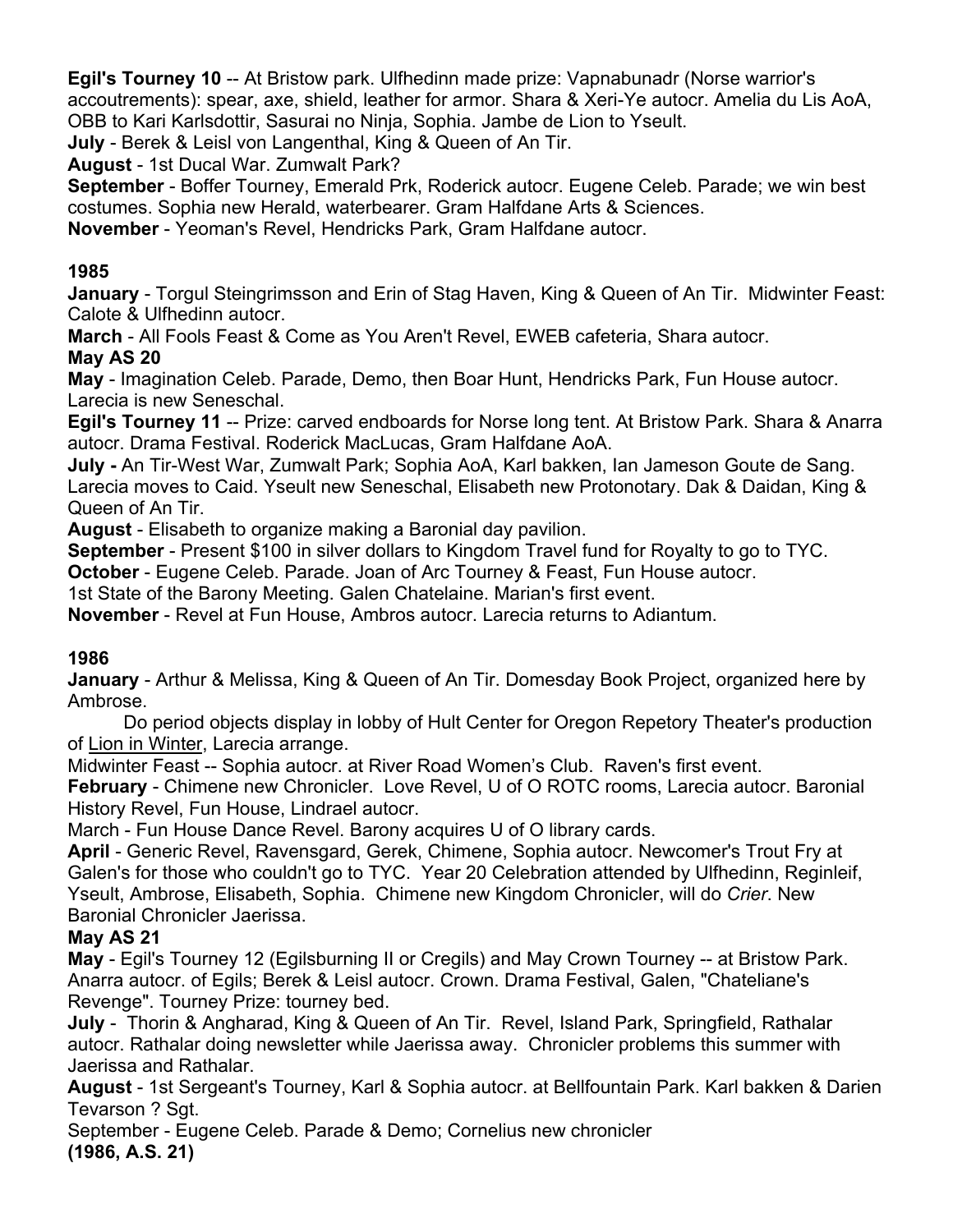**October** - PSA filming; Calote new Arts officer; Barony discusses principality proposal: wait and see attitude.

**November** - 1-2, Norse Ithra, Gerek & Chimene

11/13-22 Magna Carta, Yseult autocr., Baron's Feast. Gwion's first event.

#### **1987**

**January -** Dak & Lao, King & Queen of An Tir. Midwinter Feast -- at Riv. Rd. Women's Club, Cornelius autocr. Best tablesetting and best original A-S riddle contests. Yseult resigns as Senschal, donates material for Baronial Cloaks; Roderick new Seneschal. New Baronial tablecloths.

**February** - Love Revel, Riv. Rd. W. C., Morgain autocr.

Baroness' tea to work on cloaks and meet ladies of the Barony.

**March:** Law Court by Morgain at Law School

Incipient Roseburg group has potluck/demo

Elisabeth buying madrigal books for Barony

**April:** Peasant's Revel, Jaerissa autocr., archery, McGowan Creek.

No April Bear, Cornelius resigns as Chronicler. Karl & Elana were nominated by B & B as Castellans.

#### **May AS 22**

Egil's Tourney 13 -- 1st one at Zumwalt. Autocrats: Sophia & Brennian. Prize: tourney chest by Gerek the Far-seeing. Drama tourney, Galen. Crimson Sky woods battles, Isamu. Costume prize: Norse warp-weighted loom.

Garick Blackhand new chronicler. William Bjorn new Sciences minister. Yseult Arts minister. Baronial bookplates made by William Bjornson

Karl & Elana's Castellan nomination withdrawn due to publication problems.

**July** - Eirik & Megan, King & Queen of An Tir. An Tir - West War at Zumwalt park. "Final" Baronial Customs published.

**August** - Sergeant's Tourney, Bellfountain Park, Karl bakken autocr. Roderick Sgt. & Yeo. Mini-tourney, Wulfslager. Beginning of monthly Wulfslager revels.

**December** - WISTEC demo and Christmas Fair, Yseult autocr. Feast after at Wesleyan Methodist Church, Galen autocr.

#### **1988**

**January** - Steingrim & Lenore, King & Queen of An Tir. Midwinter Feast -- Caer Lutris autocr. 1st at Lane County Convention Center. King Steingrim attends. Baronial serving trays made.

**February:** Galen's Filk Feast at Wesleyan Methodist Church.

**March:** Roderick & Yseult nominated as Castellans. Quill & Fern and Collar & Chain awards created for, respectively, arts & service.

**April:** Galen Arts officer, Phalan Herald.

First persona Tavern, Pig & Whistle, at Yseult's after workshop to make eric flags. LCC demo..

#### **May AS 23**

Egil's Tourney 14 -- at Zumwalt. Brennian autocr. Prize: Damascus steel dagger by William Bjorn. Dacia make costume contest prize. Galen & Gwion write a musical for Drama festival. **June:** Gwion new Chronicler

**July:** Thorin and Angharad, King & Queen of An Tir. An Tir - West War at Zumwalt Park **August:** Sergeant's Tourney at Hendrick's Park. Pegasus, Garick Blackhand, Kari McQuilte (?) srgts.

Mystery Revel, Phalen autocr.

Sides for Baronial Pavilion made by Galen.

**September** Crown Tourney at Zumwalt Park, Gerek the Far-seeing autocrat.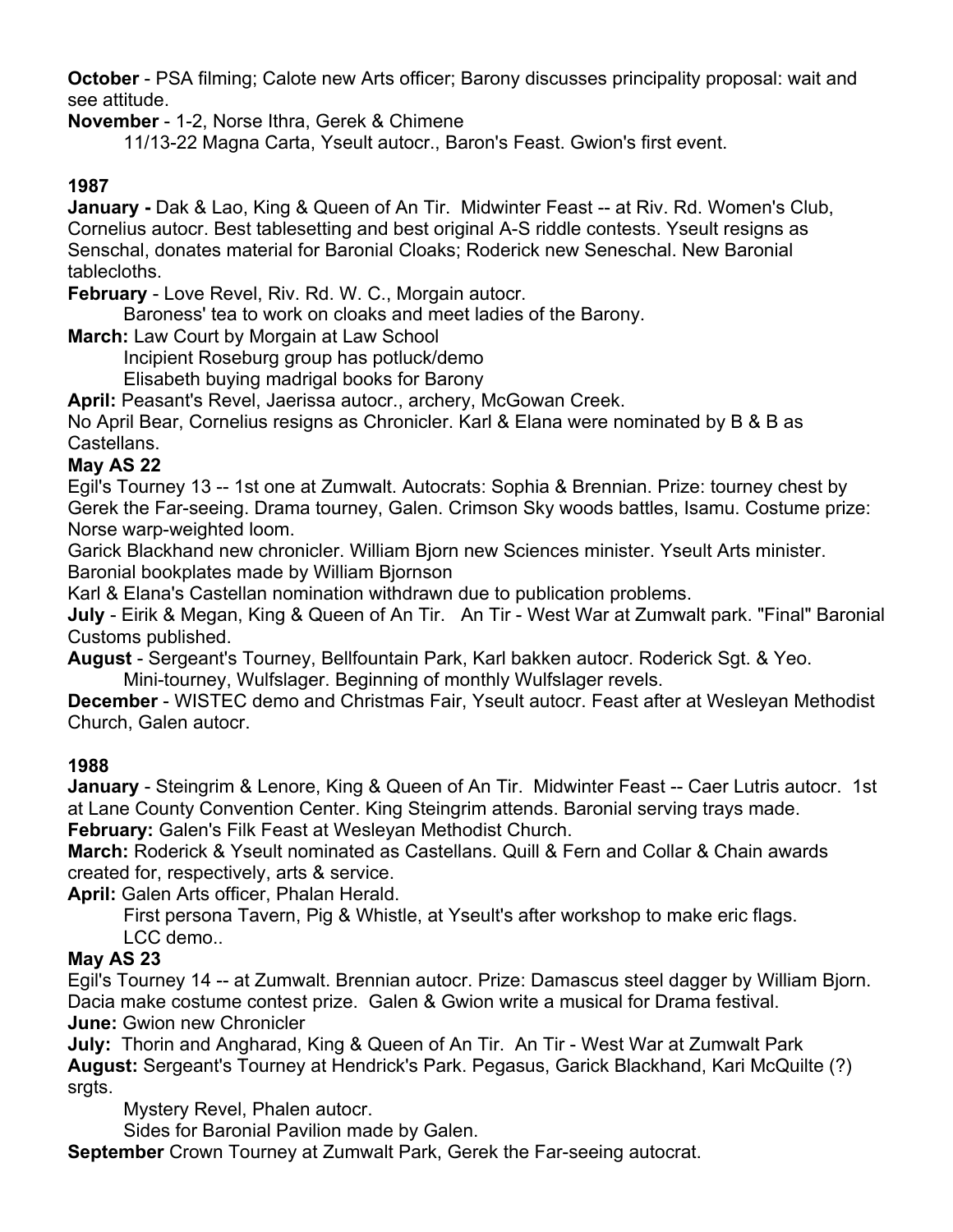**October**: Eugene Celebration Parade.

Tavern at Yseult's

First Summits Defender Tourney held in Briaroak. Baron Korwin wins with Margaret Swinford as his Lady. Squire Ambrose is Lieutenant Defender.

**November:** Gwion elected Seneschal, Geoffrey MacLean as Sciences officer.

## **1989**

**January** - Eirik & Megan, King & Queen of An Tir. Midwinter feast: Phalen site autocrat, Galen kitchen autocrat. Entertainers: Jason, magic; Phelandrake, magic; August Wolfe, music? at Lane County Conference Center. Summits Defender Korwyn and Summits Lady Margaret attended, Baron of Allyshia. New Baronial wall hangings stenciled with arms donated by Yseult. **February:** small WISTEC demo; efforts by Galen, Susan, Ulfhedinn. Tavern at Yseult's

## **(1989, A.S. 23)**

**April**: Constabulary Allthing, Herald's training, tavern in the evening at Hendrick's Park.

Henry Estates Winery Demo in Briaroak, many attend. Tinus new Science Officer, Etain herald.

## **May A.S. 24**

Egil's Tourney 15 -- at Zumwalt. Yseult and Gwion autocrats. New eric configuration by Ambrose. A new, 2nd Baronial pavilion for lists, waterbearers, etc. Tourney prize was bronze Norse axe. Bronze pouring on site Sat. and Sun., maypole Sun., drama festival Sat. (Gerhard, Starfollower consort). Tourney banner and weaving competitions by Phalen and Galen respectively. Draco made Baronal surcoats (black & gold). Roderick resigns as Castellan.

**July** -- Tjorkill & Hlutwige, King & Queen of An Tir. An Tir / West War at Zumwalt Park, 800 people attend. Etain Silveraxe Karlsdottir co-autocrat with Mistress Lynne the Farrover.

**August 8** - Eight dancers entertain before the performance of the Lincoln Mystery Plays at Cuthbert Amphitheatre, Alton Baker Park, Yseult autocrat.

**August 13** - Baronial Beach Party at Washburne Park on the coast, Yseult autocrat.

**September 9** - Revel at Gerek and Chimene's Ravensgard.

**September 30, 31** - Eugene Celebration demo in the rain, Yseult autocrat.

**October 20-22** - Summits Defender Tourney. Constabulary coordinated by Timothy MacDaniel. Sir Dublin O'Guinn and Kate are Defender and Lady of the Summits. Her Ladyship Marian is Cupbearer of the Summits.

**November 18** - Sergeants' Tourney at Hendricks Park, Karl bakken autocrat.

**October - December** - Arts Nights dedicated to making painted and stenciled hangings for 12th Night.

## **1990**

**January** - at Baronial Council Yseult was confirmed as Castellan of the Barony. **January 13** - 12th Night Coronation at U of O's EMU Ballroom; feast at National Guard Armory, Yseult and Susan autocrats. Thorin and Angharad, King & Queen of An Tir.

No January *Bear.*

**March 10** - Birthday Revel, Wesleyan Methodist Church, Etain and Marian, autocrats **May A.S. 25**

**May 26-28** - Egil's Tourney 16, at Zumwalt, Gerek & Chimene autocrats. 1st Ithrotir Competition. Tourney prize, carved tourney table by Gerek, won by Torgul.

Ulfhedinn & Reginleif the Unruly step down as Baron & Baroness

Yseult created 3rd Baroness of Adiantum.

**July** - Gunnar and Gabriel, King & Queen of An Tir. The people of Adiantum present numerous gifts to them at their Coronation.

**August** - Sergeants' Tourney cancelled due to loss of Hendrick's Park as a site. Replaced by Baronial Beach Party and Summer Court. OBB to Bryan de Albengi.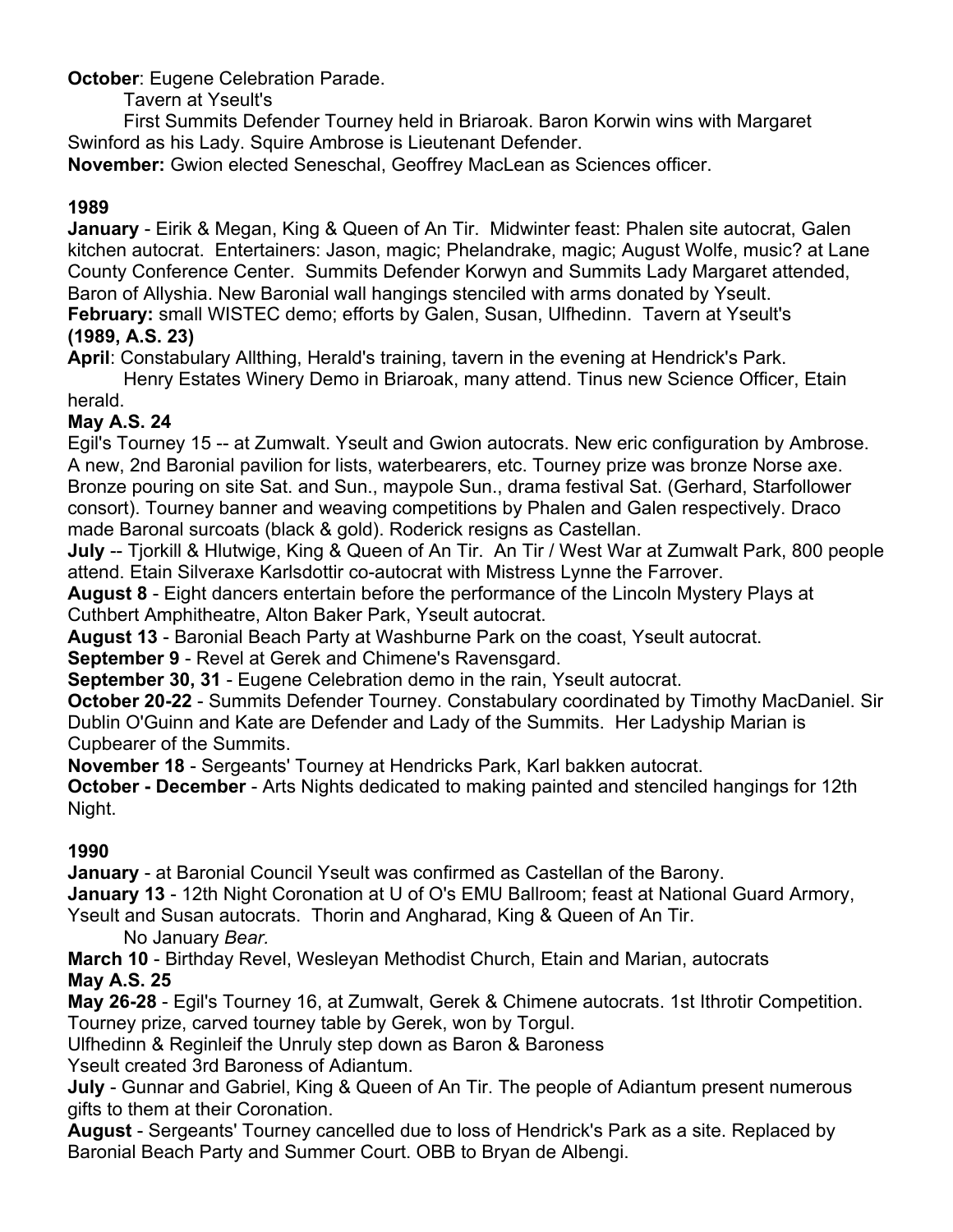**October** - Amergin's Revenge Bardic event at Lost Valley Center near Dexter, Lonergan and Valeria autocrats. overall prize may have been a bard's cloak, maybe won by Eilidh nic Alpin OBB to Lonergan and Valeria, Gwion made Court Poet, Baronial Patronage extended to Etain Silveraxe and Irik the Wanderer. Lonergan made Guildmaster of Guild of Artisans, Charter Members announced. King Gunnarr and Queen Gabriell attended, gave AoA to Katerina atte Hall, Lonergan, Valeria; Gout de Sang to Margaret of Cheshire; Jamb de Lion to Ivar; Forget-me-Not to Baroness Yseult; scroll of thanks for hospitality and kindness to Barony and Baroness.

## **1991**

**January** -Davin and Octavia, King & Queen of An Tir. Midwinter Feast and classes held at S. Eugene H.S., autocrat Etaine Karlsdottir.

Arts Nights being held at Baroness Yseult's house Thursday evenings.

**April** - Students at U of O hold a demo tourney, autocrats, Katerina atte Hall, Miklos Apotin Ambrosius.

## **May A.S. 26 (1991)**

Adiantum helps with the Henry Estates demo and tourney.

Egils' Tourney 17 at Zumwalt Park, autocrat, Etaine Karlsdottir. Merchant autocrat Steelwolf the Armorer. Children's activities Galen Patternweaver. Overall Ithrotir prize: Norse bed by Gerek the Farseeing, won by Master William Bjornson. Tourney prize, sword by Steelwolf, won by King Davin Stronghand.

**July** - Tjorkill and Hlutwige, King and Queen of An Tir. We co-host Baronesses' War with Three Mountains at Zumwalt Park. Autocrat, Margaret Swinford (of Three Mountains). Sergeant- and Yeoman-at-Arms trials at the war: Miklos Apotin Ambrosius becomes a Sergeant; Yvonne l'Orphelineuse becomes a Yeoman. AoA to Geoffrey MacLean, Miklos, and Yvonne. Demo at Eugene Public Library, July 31. We have craft displays, decorate the room for a professional storyteller.

**August** - Baronial Overlook; autocrat Ivar, feast by Miriam. The populace climbs Spencer Butte and surveys our domains. Ivar elected Seneschal.

**September** - Eugene Celebration and Parade. We have a very successful display at 5th and Pearl Sts.

## **(1991 A.S. 26)**

**October** - 2nd annual Amergin's Revenge Bardic Event, autocrats Lonergan and Valeria. Overall winner Isolde de la Vielle-à-roue. Household of the Argent Flame founded by Kitiara and Irik, etc. OBB to Yvonne. AoA to Kitiara (formerly August Wolf). Queen Hlutwige attended

**November** - Student demo at U of O., autocrat Miklos. Revel at Lutheran church, 18th & Potter Sts. Autocrat, Usra von Schwatzwald, feast Katerina and Mila.

## **1992**

**January** - Gunnar & Gabriel, King & Queen of An Tir. Midwinter Feast and classes at S. Eugene H.S., autocrats Miriam and Miklos. Feast Marian and Raven.

**March** - Baroness' Birthday revel at Lutheran Church

## **May A.S. 27 (1992)**

Egil's Tourney 18 at Zumwalt Park, autocrats Lono & Valeria. Tourney Prize is a cloak won by Thorin. Ithrotir Prize, sword by Steelwolf, won by Frances of Saxony. Baroness Yseult creates the Order of Adiantum and awards the first one to Her Ladyship Galen Patternweaver.

**July** - Darius & Jacintha King & Queen of AnTir

**August** - Sergeant's Tourney at Washburn Park. Alan the Younger and Lawrence of the Marsh become Sergeants of Adiantum.

**October** - 3rd annual Amergin's Revenge Bardic Event autocratted by Lono & Valeria at Sky Camp, Fall Creek. Overall winner Isabel Jodel de Poitier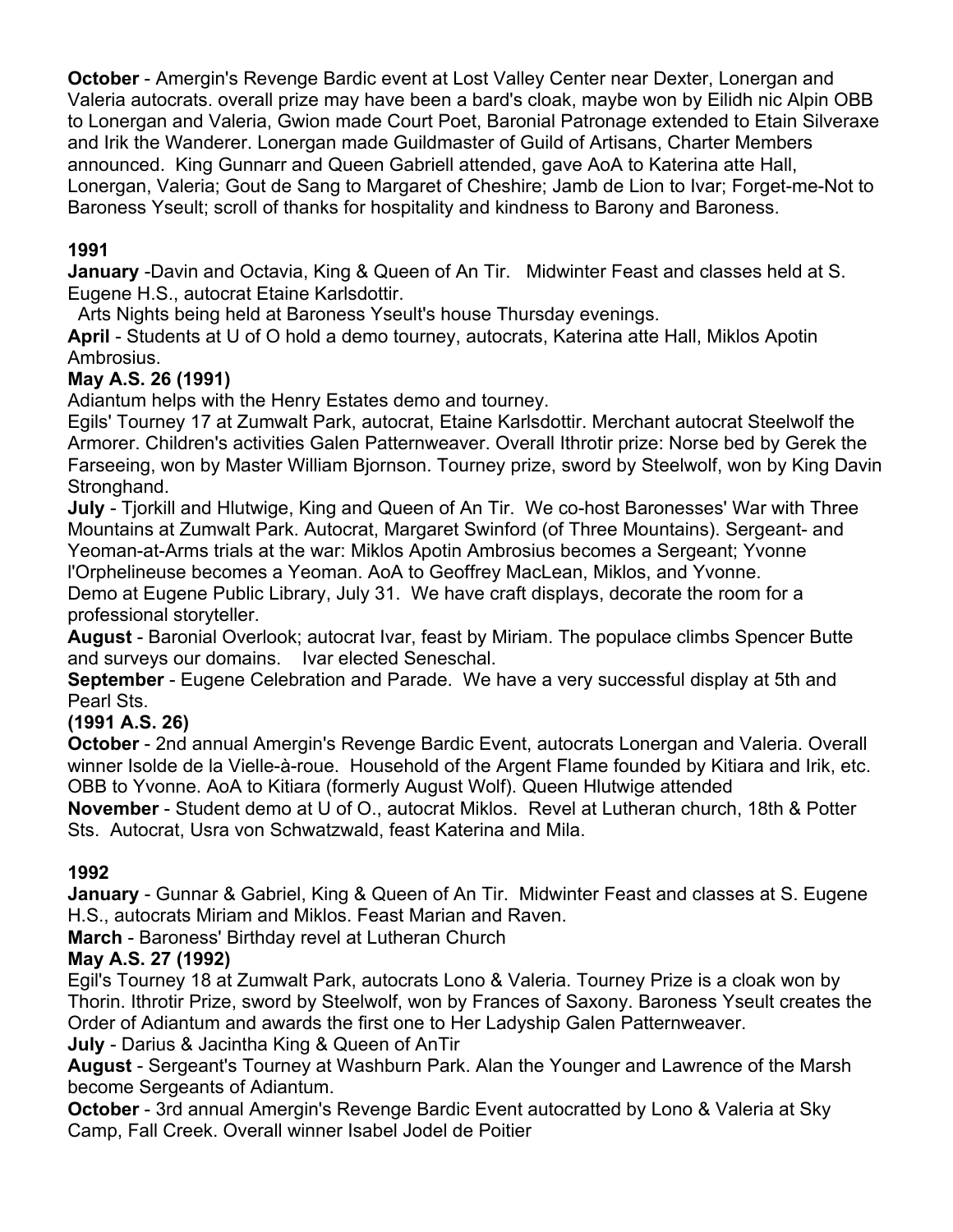**November** - Yseult announces she will step down as Baroness after the year training for new Castellans. Stained glass workshop at Soren's.

**December** - State of the Barony Meeting

## **1993**

**January** - Barak & Lao King & Queen of An Tir. Midwinter Feast autocrat Soren, feast and Ithra at Methodist church, 23 Jan.

**February** - Baroness Yseult names Steelwolf the Armourer and Anathea Yarnspinner as Castellans. Charissia Jessice Pursey and Vladmir married, feast at Methodist Church March - Lonergan given the Order of the Carp by Queen Lao. Isamu (Tim Chase) drowns.

**April** - First Baronial Champion's Tourney. Champion of Adiantum is Ambrose Mavrorothakis.

#### **May A.S. 28 (1993)**

Egil's Tourney 19 at Zumwalt Park, autocrats Soren and Steelwolf. Tourney Prize is a hardwood tourney table by Gerek the Far-seeing, won by Ithrotir Prize is cloak woven by Valeria, won by Eric de Dragonslair.?

 OBBs presented to Sister Madelyn the Infrimerer, Ixia Lunaria, Eibhlin, Soren Nordjyllander, Katriona of the Fields, Isobel of Clan McKenzie. Order of the Quill and Fern presented to Lonergan.

 Baroness Yseult steps down; Steelwolf Blademaker and Anathea Yarnspinner created fourth Baron and Baroness of Adiantum by King Barak & Queen Lao.

**June** - Vegetable Dye Workshop held at Miriam of Glenhaven's. Raven and Marian creating a Grete Booke of the Summits.

J**uly** - Rorik and Helena, King and Queen of An Tir. New Royal cloaks of wool and silk made by Raven et al. and presented to Their Majesties.

**August** - At the Briar Oak Bash, Awards of Arms were given by Queen Helena to Kedrick the Wayfarer, Katriona of the Fields, Isobel of Clan MacKenzie, and Niall (Nigel). Alys Meghan Catwyn received the Order of the Goute de Sang. Ivar, Gwion and Bryan were inducted into the Whimsical Order of the Ailing Wit (WOAW) by Arwin McDougal. Steelwolf and Thorbjorn are Temporary WOAW in Training (TWITs).

**October** - Amergin's Revenge held at SKY Camp, autocrats Lonergan and Valeria. Overall winner Ariel de Courtney.

## **1994**

**January** - Darius and Jacyntha King and Queen of An Tir. At Kingdom 12th Night. Jan. 8, Baroness Anathea steps down, Ambrose BlackRose presented for Knighthood; he will take vigil until May.

Midwinter Feast held at Laurelwood Golf Coure Bldg., Isobel of Clan MacKenzie and Dubhlan MacGuinness autocrats.

**February** - Feast in honor of 20th Egil's Tourney held in Veneta, Signe Halfdansdottir and Karis Jessica Percy autocrats.

#### **May A.S. 29 (1994)**

Egil's Tourney 20. Held at Zumwalt Park. Autocrats are Valeria bat Adama Ha Khazari and Lonergan Fionn O'Flaherty (Seneschal). Tourney Prize is 30" Damascus steel sword crafted by Steelwolf. won by . Ithrotir Prize is won by . Gate count was 1332. Ambrose Mavrovothakis made Knight of An Tir.

**July 22**, Midsummer Night's Revel, Kris & Simone autocrats

**Eugene Celebration** Parade, Barony wins Eugene Skinner Award for Best Historical Entry.

**Sept. 3,** -- Steelwolf Swordmaker steps down as Baron of Adiantum

-- Ambrose Mavrorothakis & Marian Staarveld become Baron and Baroness **Oct. 22-23**, Amergin'd Revenge Bardic Gathering, Sky Camp, Fall Creek. Autocrats Valeria bat Adama Ha Khazari and Lonergan Fionn O'Flaherty (Seneschal). Overall winner probably Dame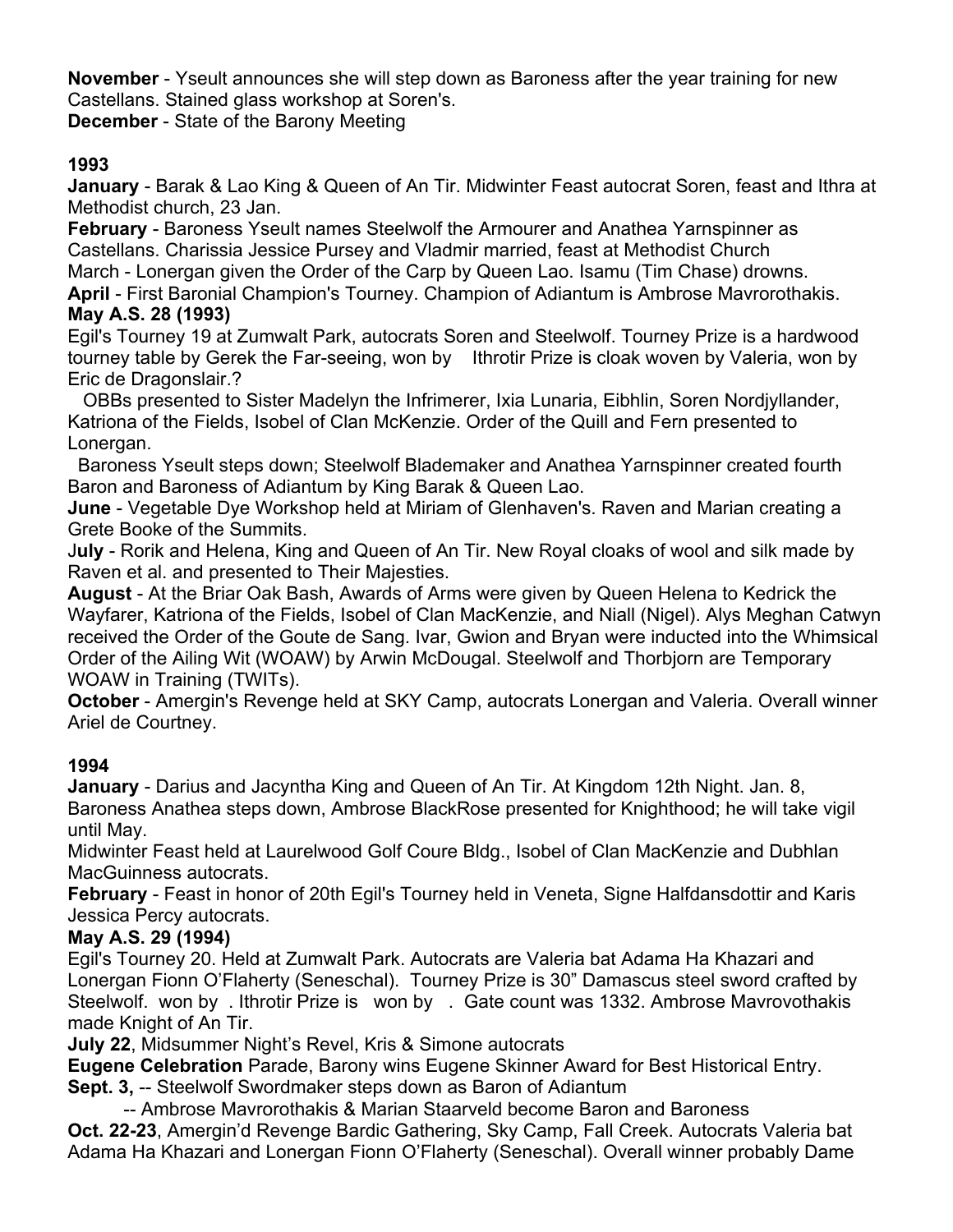Giuliana Benevoli. Classes: Basic Embroidery; Costuming; Blackletter Calligraphy; Byzantine History; Firestarting; Candlemaking

**Dec.** – William of Kent & Lady Mary invested as Summits Defender at 11<sup>th</sup> Night in Medford.

## **1995**

**Jan.** – 12<sup>th</sup> Night in Madrone, final court of TRM Rorik and Berengaria, investiture of Tjorkill & Elowyn.

**Jan. 14-15**, Midwinter's Feast at Irving Grange Hall, autocratted by Signe and Shawn **April 1** – Spring Summits Defender Tourney. Dame Meagan Autocrats a combined coronet and investiture at Sky Camp, and Sergeant Lawrence of the Marsh and his lady Mirriam de Xantrailles become the first Prince and Princess of the Summits.

**April 8** – Adiantum's Sergeants and Yeomans Trials, Drain. Randal the RedowtableRedoubtable, Roderick of Iona, Durin Oldenmoor, Morgan Trueheart, and Bannor Oldenmoor become Sergeants.

**April 30** – May Day Revel, autocratted by Lady Trudchen von Bayern & HL Alain de Nottingham

## **May, AS 30 (1995)**

**May-** work speeds up on the Tapestry. Prep really gets going on 30YC...Valeria bat Adama accepts her Laurel at Crown.

**Egil's Tourney 21** at Zumwalt Park. Autocratted by Breniann MacCuUladh & Lady Karis Jessica Pursey. Brenna of Cameron won overall Ithrotir. 1825 attend.

Summer demos every other week at 5<sup>th</sup> Street Public Market; August demo for Webelos Camp at Fern Ridge.

**Sept. 15-17** – Eugene Celebration Parade & Oregon Food Industries Convention demo at the Fairgrounds, a paid demo that earned Adiantum back the money that Summits owed it. June- 30YC! We present the Tapestry, which is a big hit. The king of the West, Aldin, is speechless, and we end up presenting the tapestry (at his bidding) several times over the course of the week. Many thanks to Dame Meghan for being the originator and driving force behind this project! (which also won reserve grand champion and best in class at the black sheep show two weeks later) The big painted box by Elain de Montgris and Ivar neatly replaces the newly broken West regalia chest, making us look psychic. The Barony has a backyard revel on the 29th to celebrate our living through the spring!

**September-** Master Timothy and his Lady Fearga marry. Coronet Tourney in Caverns Gate is won by William and Mary.

**October-** The Barony starts a from the fiber up book project.

**Oct. 21-22**, Amergin's Revenge Bardic Gathering at Sky Camp, Fall Creek, autocratted by Valeria & Lonergan. 156 attended, A Then and Now display by the Summits Laurels, and a wall of pictures and color xeroxes of the Tapestry.

**November-** Summits/Allyshian border event.

**December**- Barony is suffering from a rash of injured people. His Highness William had a 4 ton beam fall on him, Karis and the kids got into a car wreck, Marian separated her sacroiliac...those that can go caroling, and the idea of walls for the big tent is brought up at council.

## **1996**

**Seneschal:** Isobel of Clan MacKenzie. Exchequer Margaret of Cheshire

**Jan. 17-18** – 20<sup>th</sup> annual Midwinter's Feast at Irving Grange. Autocratted by Lord Shawyn de Vellon and Lady Sgne de Vellon.

**April** – Host Kingdom Heraldic Symposium a McKenzie High School, Blue River. **May, AS 31 (1996)**

**May** – Egil's Tourney 22, approx. 1200 attended. Charissia Jessica Percy and Brennian MacCuUladh autocrats again.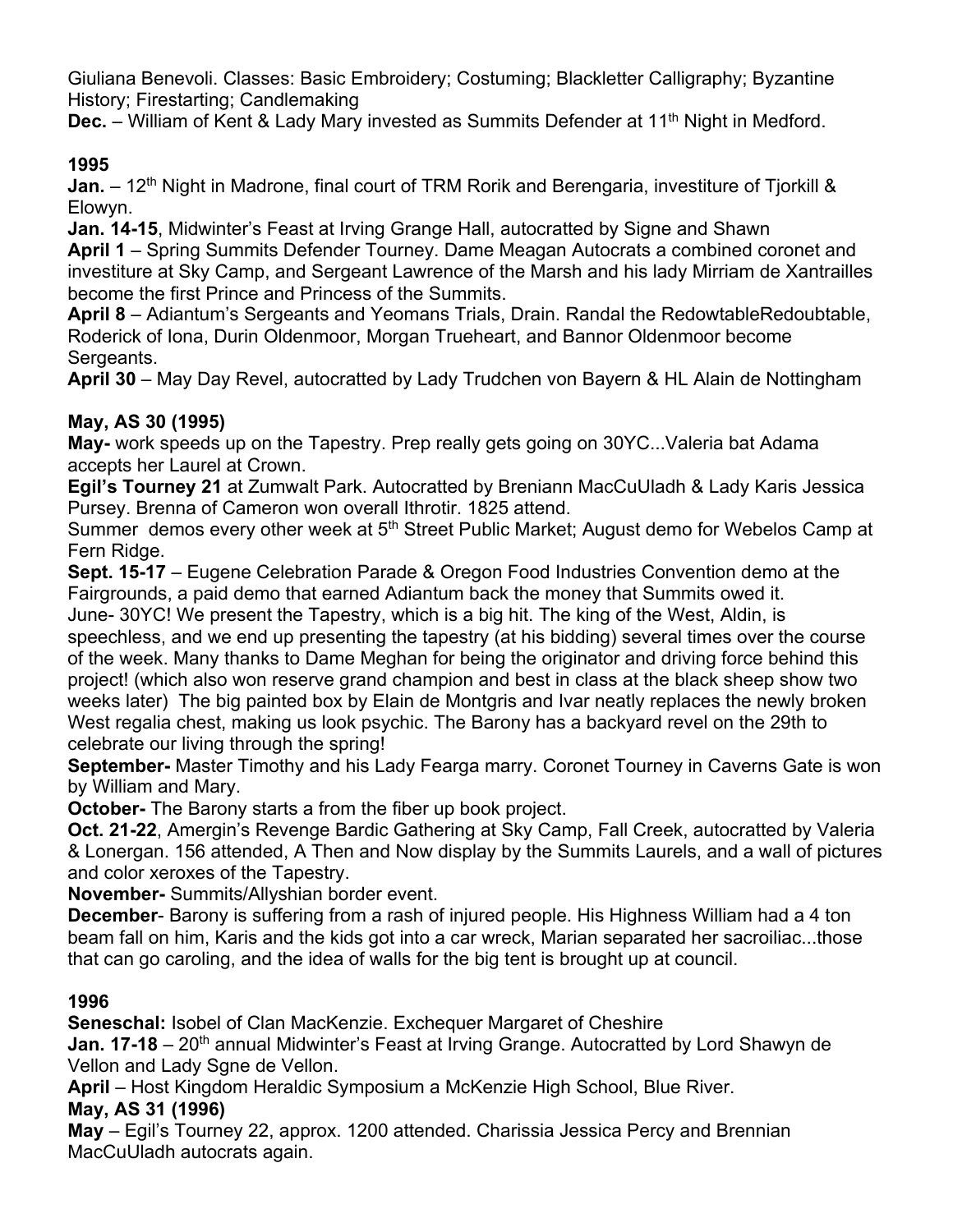**June –** Thirty Year Celebration. The Barony hosted the Kingdom of the West and presented them with a regalia box constructed by Ivar Hakonarson and decorated by Elain de Montgris. Also gave them a 9' x 6' linen wall hanging embroidered in hand spun and dyed wool, bound by inkle-woven and hand embroidered trim, depicting a tree-of-life design displaying the history of the kingdoms of the Knowne World.

**June** – It's Over Revel, autocratted by Vladimir, after 30YC

**Aug.** – Megan making color copies of the tapestry which went to the West Kingdom. Participate in Eugene Celebration parade and had a booth.

**Oct. 19-20** – Amergin's Revenge, autocratted by Lono & Valeria at Sky Camp, 165 people **Nov**. – begin the book project

## **1997**

**Jan. 25-26** – Midwinter Feast in Drain, Shawyn de Vellon & Signe de Vellon autocratting. Finivar (Holly) feastocrats, following Signe's wish that the feast be German. 108 attended

**Mar.** – purchase of fabric for Baronial pavilion walls; Nordholt petitioning Adiantum to become a Canton of the Barony

**April**- Sergeants Tourney in Drain, Walls for big green are painted to look like stone.

### **May, AS 32 (1997)**

**May** – Egil's Tourney XXIII at Elijah Bristow State Park, autocratted by Shawyn de Vellon & Signe de Vellon

**June 20**, Adiantum hosts Summits Summer Defender Tourney, Armitage Park, Autocrat, Trudchen von Bayern. Baron Ambrose and Baroness Marian step up as Prince and Princess of the Summits. **July 3-6** – An Tir / West War held at Elijah Bristow Park, autocratted by Karis Jessica Pursey & Isobel MacKenzie

**Aug. 8-10** – Gypsy Summer Celebration in the Marcola Valley, autocratted by Chael Persloskovych.

[Amergin's was to be Oct. 18-19 at Sky Camp, autocratted by Lono & Valeria, but cancelled this year]

## **1998**

**Jan.** – House Dreamspinner producing the Bicranial Bear

Canton of Nordholt up and running.

## **May, AS 33 (1998)**

**May** – Egil's Tourney 24, at Elijah Bristow State Park, autocratted by Meagan of Windermere & Itienne le Marchand. Attendance cap of 1200. Holmgang tournament and Ithrotir

**June 6** – Seargeant/Gallant/Yeoman Trials, Leaburg Community Center, autocratted by Trudchen von Bayern

**Aug. 14-16** – Gypsy Summer Celebration II, autocratted by Chael Persloskovych, private land in Mohawk Valley.

**Sept. 5** – Perfectly Period Party, 13<sup>th</sup> century Middle East

**Oct. 17-19**, Amergin's Revenge, Sky Camp, Fall Creek, autocrat Raina of Rhysinsun & Allene le Brun. Overall won by Vesta Antonia Aurelia, prize was a cloak by Marian and Raven.

## **1999**

**Midwinter Feast**, held at Riverside Grange Hall, near Albany, autocratted by Lady Alanna Goodheart ,potluck feast.

**March 19-21** – Nordholt hosts Summits spring Coronet at Timber-Linn Park, Albany. **April 25** -- Sergeants Trials, Leaburg, Grainne Gelleo of Locksley and Vesta Antonia Aurelia candidates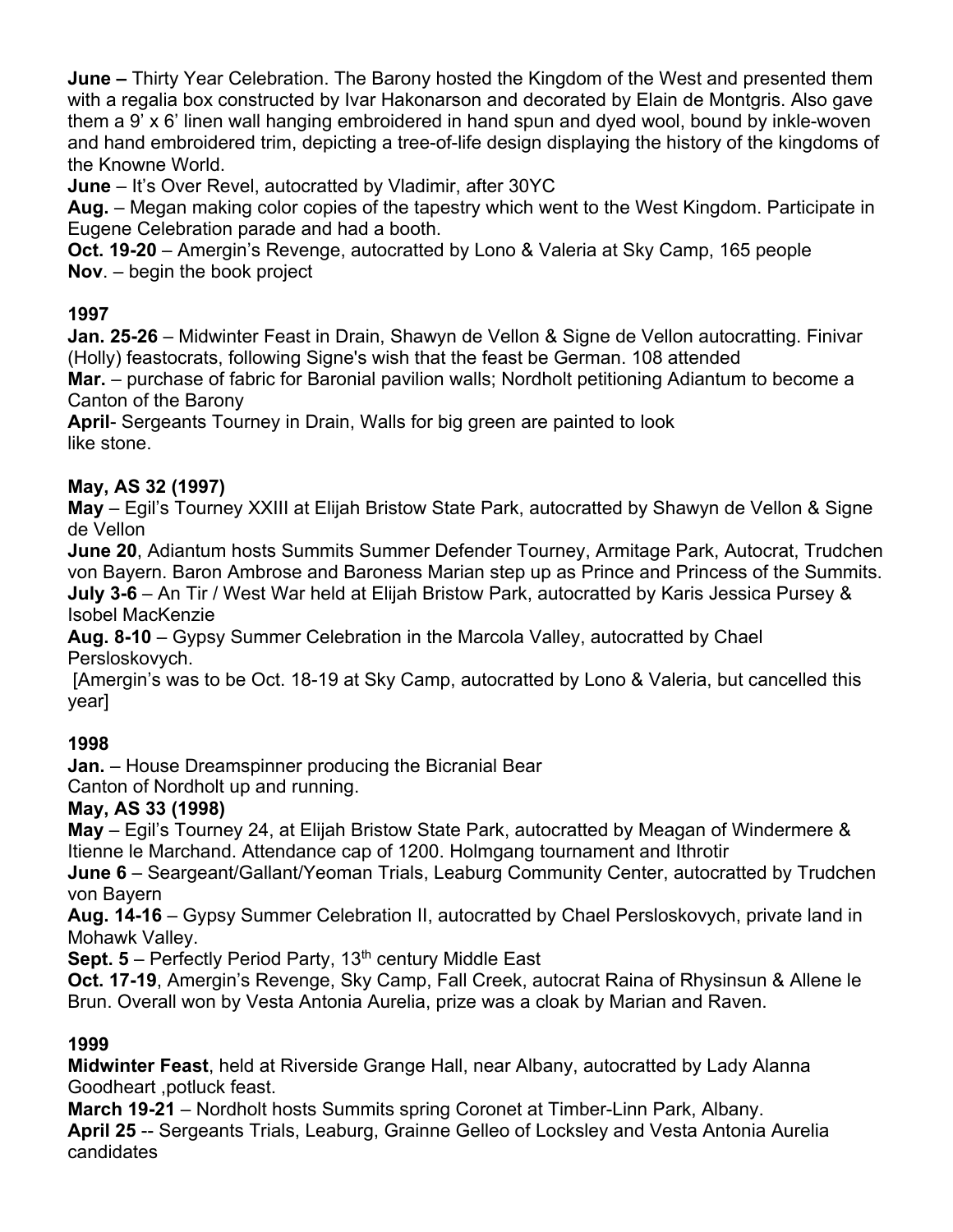#### **May, AS 34 (1999)**

**May** – Egil's Tourney 25, at Howard Buford Recreation area. Autocrats Trudchen von Bayern & Eibhlin nic Roderick. Ithrotir competition, Mongolian football. Main tourney prize is a Norse A-frame tent. Ithrotir prize a Norse drinking horn. Dame Meagan Windermere of Oakwood becomes Seneschal.

**August 20-22** – Gypsy Summer Celebration III. 225 attend

**October 16-17** – Amergin's Revenge at Sky Camp, Grainne Gelleo of Locksley autocrat. Overall won by Thomas, prize was a cloak stitched by Raven with supplies donated by Vesta

#### **2000**

**Jan.** – host 12<sup>th</sup> Night at Double Tree Inn, Fearga autocrat

#### **May, AS 35 (2000)**

**May** – Egil's Tourney 26, at Howard Buford Recreation area. Autocrats Thom Redbeard & Donald the Undecided. Ithrotir competition, Mongolian football. 1430 people attended.

**July** – demo in Leaburg, got a write-up in the Register-Guard

**August** – Gypsy Summer Celebration IV, 333 attended.

**October 14-15** – Amergin's Revenge at Sky Camp, Fall Creek, OR. Autocrat Qulan. Lost \$800. **November** – Bryan De Albigni becomes Exchequer

Unto their most Noble Magesties of AnTir, and unto the Alpine Coronet do we, Ambrose and Marian, Baron and Baroness of Adiantum send greetings.

Our apologies for not being at Crown Council, dread Virus has us in hold, though we are sure we will break free soon.

Adiantum does well. We are deep in preparation for Baroness' War next September, with an experienced autocrat at the helm (HL Karis Jessica Percy). The site looks very nice, the castle plans are finished, and we are gathering loot at a great rate. Due to our absence, HL Karis is delivering an update on that event to the Landed meeting this weekend.

Egil's, always a major focus for us, gets smoother with every year we use the new site. The county tells us the water should be up and running this year, and by next year the bridge should be two lanes. We have an Autocrat crew mde up of one experienced (Dame Meagan Windemere of Oakwood) and one new (Lady Grainne Gelleo of Locksley).

In the recent past we had a succesfull Amergin's Revenge. It was much smaller than usual, but many events around the kingdom have been, and we regard this as part of the natural cycle of our society, rather than an emergency. Gas prices and economics, coupled with the increasing need of most people to choose some events rather than all of them contribute to this trend, which tends to reverse itself when people get tired of missing events, pay off the student loans, and the next generation of people gets more active. Those 100 of us or so that were there had a great time, and the performances were inspiring.

We have had a few officer changes this year, all have gone well. Our Seneschal will be turning over her office at Egils, and we have great confidence in her successor. The exchequer has begun the rather complex process of changeover, and her successor also will do very well in his new job. One of our newer people has been accepted as our new herald, and is being tutored by our more experienced heralds. She shows promise, and certainly has a loud voice!

One of our three practices has moved indoors for the winter, and as the venue is very flexible we have combined it with newcomers night, heraldry, dance, and sewing. We hope that it becomes a successfull gathering for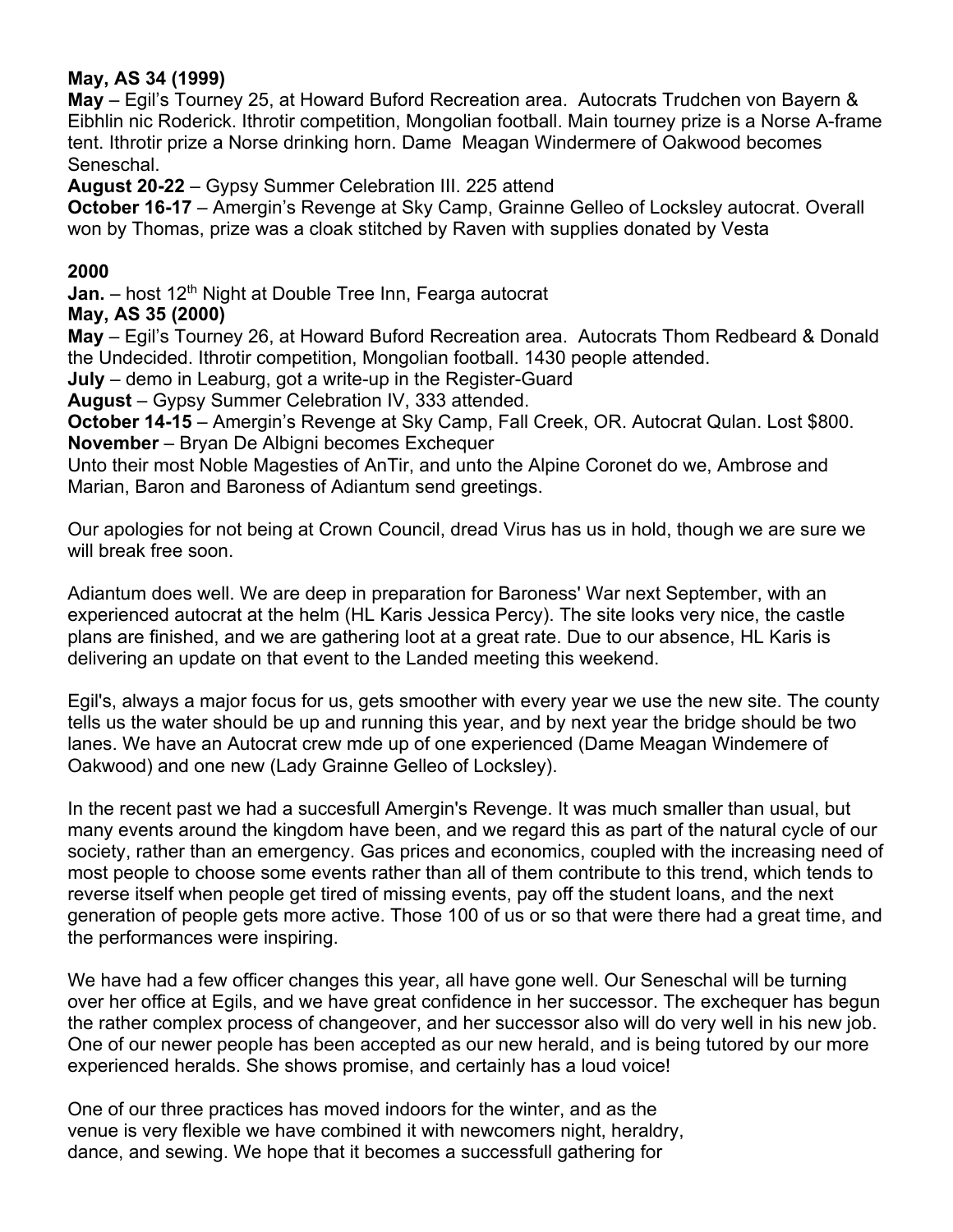people of various interests, and it shows good success so far.

Many of our people are experiencing economic hardship this year, and in an area already depressed, this is impacting their ability to contribute as much as they would like. In part this is because several have started businesses, bought houses, or had children, and so this should, in the end, contribute to the growth of our area. Many though are simply being caught in the financial eddies typical of this area. We are, however, a tough and stubborn people, and are well used to this type of problem.

In all, the Barony does well, and looks forward to a year of good events! Marian **Ambrose** Baroness of Adiantum Baron of Adiantum

**Oct. – Amergin's Revenge** at Sky Camp. Overall won by Aine

## **2001**

**January 27 – Midwinter Feast -** at the Eugene Masonic Hall, autocratted by Lady Charlotte Nicholls and Isobail Itharnin (who changed her name to Isabetta Foscari later). Elizabethan themed.

**May, AS 36 (2001)**

**Egil's Tourney 27** autocrats Meagan Windermeme & Grainne Gelleo of Locksley. At Buford Park, 1659 attended.

Grainne becomes Seneschal.

**July – An Tir/West War at Buford Park**, Kris autocrat, Trudchen merchantocrat. 3000 attend **July 27-29** – Sea-Dog Nights in Marcola, autocrat, Zorgon

**August 10-12** – Gypsy Summer Celebration V.

**September 9** – **Baronesses' War** - Autocrat HL Karis Jessica Pursey. Held on private property in Marcola. Ambrose and Marian step down as Baron and Baroness of Adiantum. **Simone Nicholls & Charlotte Nicholls le Pataiere become Baron & Baroness**

**October 20-21** – Amergin's Revenge. Autocrat: Lady Allene le Brun, Sky Camp, Fall Creek, OR. Overall winner Tadhg O'Murchadha the Wanderer

Grainne Gelleo of Locksley is Seneschal; Bryan De Albengi is Exchequer

Thingmakers' Nights (2nd & 4<sup>th</sup> Fri.) start in December. Scribal and Dance Nights being held

## **2002**

Terra Pomaria, Coeur du Val and Dun an Caladh express interest in joining The Summits **January 26, - Midwinter Feast -** Luciano Foscari autocrat, at Eugene Masonic Hall. The feast was Venetian themed, and the Isabetta Foscari was in charge of the feast.

**April 27-28 -** Sergeant, Yeoman & Galant Trials, Courtier Ordeal. Three new Sergeants were Gabriel Luvday. Payne de la Linde, and Tadhg.

**May 24-27, AS 37 (2002)**

**Egil's Tourney 28** at Elijah Bristow Park – Lord Thom Redbeard autocrat

June 21-23 – We host Summits Summer Investiture

July 26-28 – Gypsy Days & Sea Dog Nights

## **2003**

**January** – Hosted 12<sup>th</sup> Night Coronation at the Doubletree Hotel, 797 attend. Autocrats Karis Jessica Pursey & Trudchen von Bayern. Davin & Groa crowned. Durin & Ceridwen Prince & Princess of the Summits. Durin Oldenmoor knighted.

Simone and Charlotte Nicholls announced that they were divorced. Simone to step down as Baron at Egil's, Charlotte to remain as Baroness.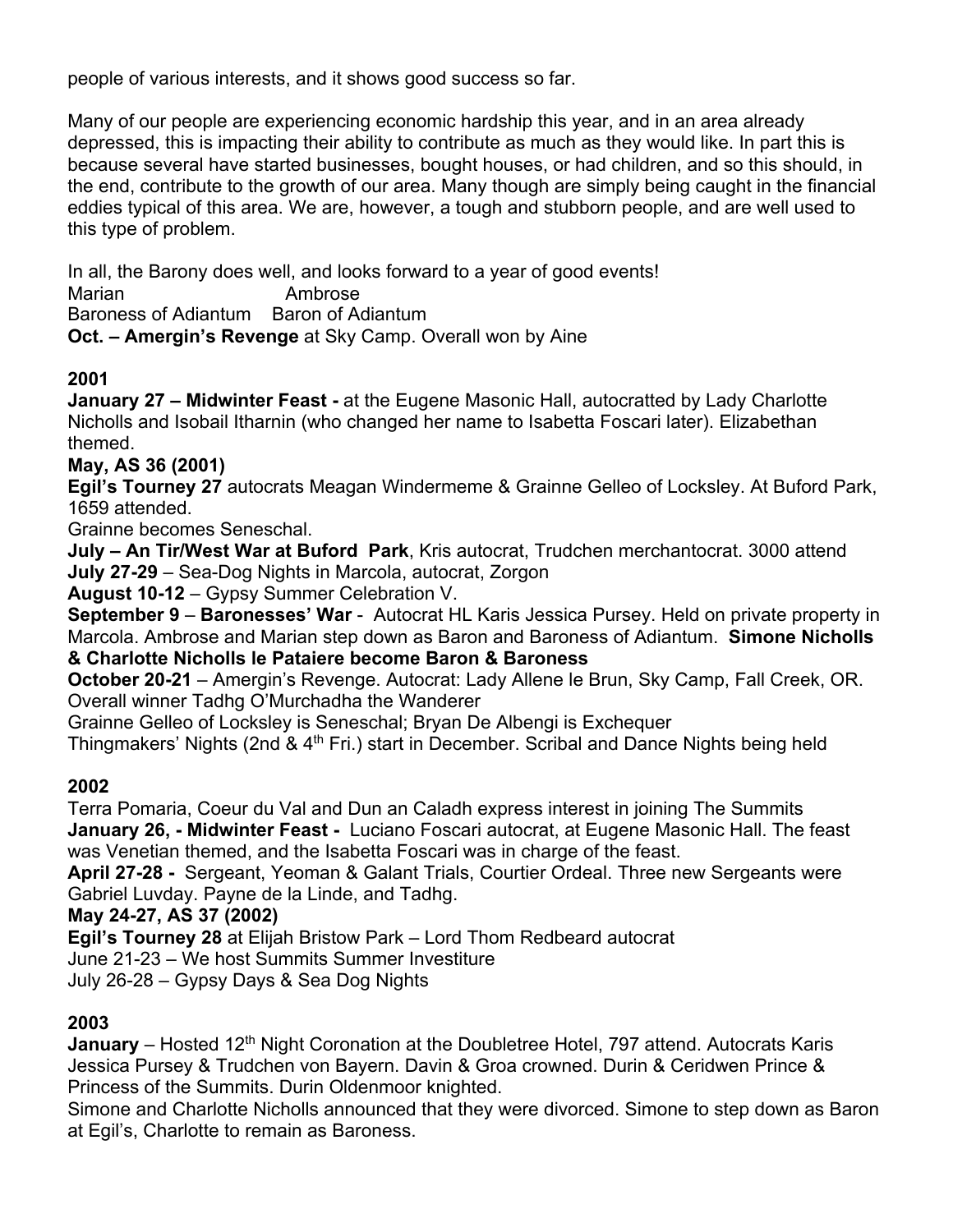Officers: Seneschal, HL Grainne Gelleo of Locksley (Andra Barrow); Exchequer, HL Bryan De Albengi (Doug Bloomer); Herald, Tadhg O'Murshadha (Thomas Simmons); A&S and Thingmaker's Guild, Venya Hausacliefersdottir (Elena Hochbaum); Chronicler, Sacha Fredericks; Master of Stables, Lord Olav of Svalbard (Lance McBride); Chattelaine, Unna (Nichole Buffington); Archery Marshal, Viscount Saer Bane (Matt Sugarbaker); Chamberlain, Lord Thomas Redbeard (Tom Jackson);Constable, Feilan Edlr-bollr (Dylan Mann);Pied Piper, Lady Allene le Brun (Rebecca Fraser); Gold Key, Alys Meghan Cattwyn (Amy Carpenter); Librarian, Lady Maerwyn the Silent (Ladonna Dansdill); Webminister, HL Qulan Ujin (Sandra Guzdek); Dance Minister, Lady Anyanka of Peace Haven (Karen Wilson)

### **May, AS 38 (2003)**

**May 23-26 - Egil's Tourney 29** at Lynx Hollow Park for the 1<sup>st</sup> time. Autocrats Karis Jessica Pursey & Durin Oldenmoor. Glass drinking horn with silver leaf at top, designed by Olaf Magnison for overall Ithrotir Prize.

#### **May 24** – **Simone Nicholls steps down as Baron**

**Oct. 17-19 – Amergin's Revenge**, autocrat Tadhg, Camp Lane, Walton, OR

#### **2004**

**January 17** - Midwinter's Celebration. This year's celebration will include the Baronial Rapier & Defender's Championships, and Arts & Sciences Championship. There will also be classes and activities for young and old alike. The day will conclude with a grand feast and Baroness's Ball. Feast space is limited to 190 people. Autocrats L. Robberto & L. Anna ay Masonic Center. **May, AS 39 (2004)**

## **Egil's Tourney 30** at Lynx Hollow Park, autocrats, Katerine Martel & Tadhg

September 10-12 – Adiatum's Champion's Tournament

**Oct. 29-31 – Amergin's Revenge,** Autocrat: Raina O'Raghailligh (Carol Simpson), Camp Lane, Walton, OR

#### **2005**

**January 29** - Midwinter Feast, autocrat Eleanor Planpedis, at Long Tom Grange. Included in the festivities will be Ithra classes, A&S competitions, a chess tournament, dancing, and did someone say war scenarios?

**March 19** – Charlotte Nicholls le Pataiere steps down as Baroness of Adiantum

#### **Brutus Solamon and Katerine Martel become Baron & Baroness of Adiantum**

**April 30** – Summits Heraldic Symposium held in Adiantum

#### **May, AS 40 (2005)**

**Egil's Tourney 31** at Lynx Hollow Park**,** autocrats, Katerine Martel & Grainne

**June 17-19** – Summits Summer Investiture & Defender Tourney held in Adiantum

**September 9-11** – Warrior's Revel – Chivalry Series held in Adiantum. ( Durin was autocrat? This was Katerine's Sergeant's reTrials. Candidates for reTrials were Lawrence of Damascus and Vesta. Lawrence was unable to attend. Vesta re-Trialed successfully.)

**October 29-30 – Amergin;'s Revenge,** co-autocrats Lono and Skarl, Camp Lane, Walton, OR

#### **2006**

**January 28 –** Festival of Khleb-sol' & Bratchina, L. Katherine Killigrew, autocrat; Fezzic, feastocrat. Held at Scottich Rite Temple, 13<sup>th</sup> & Chambers, Eugene. Classes and Russian feast.

**May, AS 41 (2006)**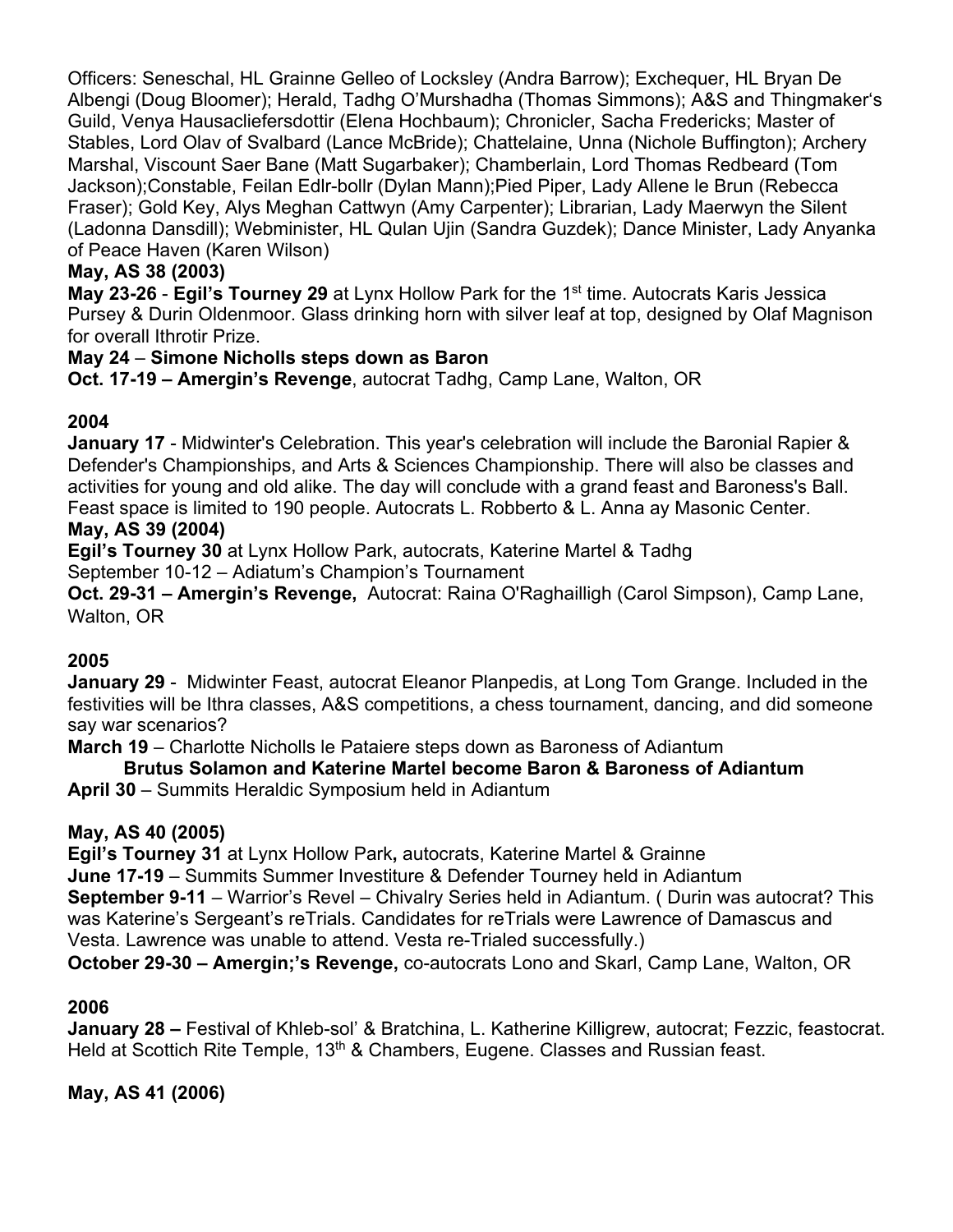**Egil's Tourney 32** at Lynx Hollow Park - Autocrat Fearga Cavanaugh (Kingdom website says Garrack Northshadow) Baraon Brutus creates the Cohort of Adiantum, first Cohorts installed: Sumayya, Cian, Rhys, Cherian.

[State of the Barony Meeting some time this year?]

**August 11-13** – Warrior's Revel. Autocrat Digr Ketelson

**October 20-22** – **Amergin's Revenge,** Autocrat: a Bhantiaran Raina O'Raghailligh, Camp Lane, Walton, OR. Featured Adiantuim's first Bardic Championship, Ariana Aislinn was the champion.

## **2007**

**February 3** - Midwinter Feast and first Annual Artisan's Retreat, autocrat Fearga Kavanagh, at Scottish Rite Masonic Lodge. Silk Road Fest menu by Marian Staarveld, Raven, Isobel & Yseult. Set of 5 hangings created by Raven and Yseult.

### **May, AS 42 (2007)**

**Egil's Tourney 33** at Lynx Hollow Park – Autocrat Alysaundre Weldon & Johann Friedrich Spies. New Cohort member Talisia Brutusdttir

**October 5-7** - Amergin's was combined with Tymberhavene Birthday Bash. Brendan ap Llewelyn was the autocrat. Second Adiantum Bardic Championship, Elizabeth Turner de Carlisle was the winner.

**December 8 –** We host Summits Winter Investiture, autocrat Karis Jessica Pursey

#### **2008**

**Seneschal:** Mauera Cethin, Exchequer: Alyn M'bain

**January 19** - Midwinter Feast – Shakespearean Celebration, with Artisan's Retreat, including Bardic Bower, a chess tournament (with a chocolate chess set as the prize), Adiantum's A & S championship. Autocrat Ariana Aislinn, at Scottich Rite Masonic Lodge.

#### **May, AS 43 (2008)**

**May 24** – Brutus Solamon and Katerine Martel step down as Baron and Baroness of Adiantum **Tadhg O'Murchadha the Wanderer & Morrghan O'Siodhachain become Baron & Baroness Egil's Tourney 34** at Lynx Hollow Park – Autocrat Alysaundre Weldon & Karis Jessica Pursey. 686 attend, profit of \$2637.28. First Three Pillars competition by Marian Staarveld and Raven Qara ton.

**October 11** - There was no Amergin's event. Champions were decided at Day of Champions & Symposia, Elizabeth Turner de Carlisle autocrat.

#### **2009**

January - Host 12<sup>th</sup> Night at Valley River Inn, Autocrats Fierga & Ceridwyn. Marina Staarveld and Yseult of Broceliande do decoratons. First stained glass windows. **Council** starts meeting at the Sizzler at Gateway, Springfield.

#### **May, AS 44, (2009)**

**Egil's Tourney 35** at Lynx Hollow Park – Autocrat Arianna Aislinn and Eizabeth Turner, Alysaundre Weldon was advising autocrat.

**September 12 -** Midsummer Frolic / Teddy Brear's Picnic theme, autocrat Maeve Cunningham, at Danstrom Rd., Creswell. Arts& Sciences, games for kids, Teddy Bear Tourney, Heavy Defender Tourney, potluck feast in the evening. New members of the Cohort are Rose Atherton (Artisan) and Elizabeth Turner de Carlyle (Service)

#### **2010**

**January 16** - Midwinter Feast and Artsian's Social, autocrat Angharad Bach, at St. Paul's Catholic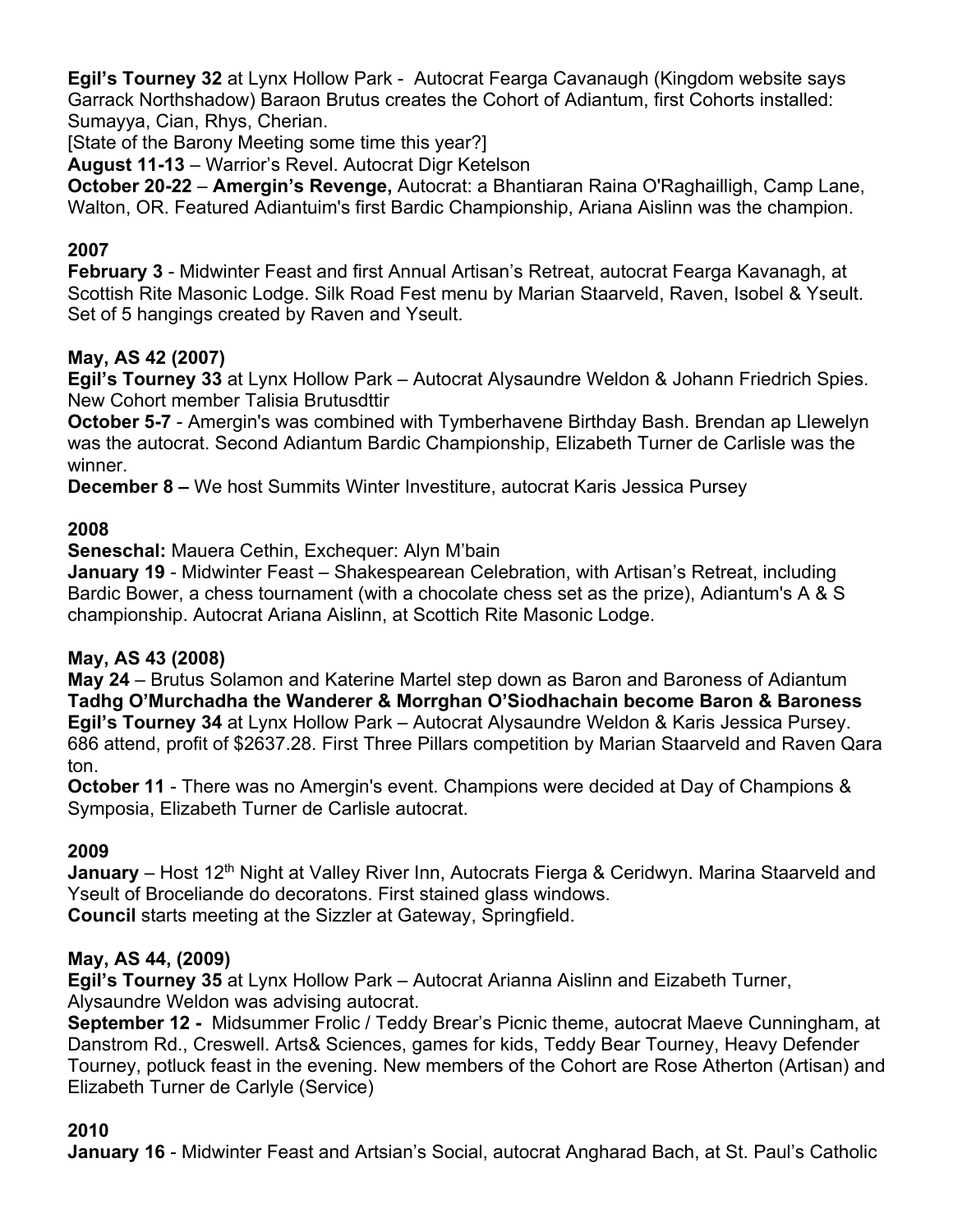## Church

**March 19-21** – Host Summits Spring Coronet Tourney at Lynx Hollow. Autocrat Maeve Cunningham

**April –** Baronial Birthday held at Santa Clara Christian Church, potluck feast

## **May, AS 45 (2010)**

**May – Egil's Tourney 36** held at Lynx Hollow Park, Autocrats Andrew Crowe and Ceridwen ferch Morgan

**September 24-27 -** Amergin's Revel in September instead of the traditional Amergin's Revenge. Autocrat Rachel Vashnia. Sergeant Trials: Marya Kargashina, sergeant; Andrew Crowe, gallant.

## **2011**

**January** – Host 12<sup>th</sup> Night at Valley River Inn, Marina Staarveld and Yseult of Broceliande autocrats.

**April –** Baronial Birthday held at Santa Clara Christian Church, Lucius von Bamberg autocrat. **May, AS 46, (2011)**

**May – Egil's Tourney 37** held at Lynx Hollow Park. Autocrats Andrew Crowe & Telisia Bruttusdottir.

**September 23-5** – Amergin's Revel held at Twin Cedars Farm, Creswell. Siobhan garbh ingen Mael-duin autocrat. Competition for Adiantum's Heavy Defender, and Bardic Champion (winner Marfa Porkhovskaya), thrown weapons tournament. Classes in basic heraldry, thrown weapons and target archery marshalling, beginning & advanced finger loop braiding, drawn thread embroidery, period tents and bardic performance for non-musicians.

**October 16** – **State of the Barony Meeting** at EWEB. Ideas for Fundraising, Demo and Trailer Committees.

## **2012**

**January** – **Midwinter Feast** held at the Long Tom Grange. Autocrats Andrew Crowe and Eliabeth Turner de Carlisle. Feastocrat Bastian Eisengart cooked a German menu. Dancing and rapier fighting, artisan's displays.

1st Meet & Greet for Baronial candidates, Bastian & Petra and Andrew & Rose

**February** – Barony pays its share (\$1687) of the assessment for the lawsuit settlement negotiated by the SCA Inc.

**Whistling Pig Tavern** held as a private fundraiser to benefit the Barony.

2<sup>nd</sup> Meet & Greet for Baronial candidates, Bastian & Petra and Andrew & Rose.

**March 31 – Baronial Birthday Bash**, Bastian Eisengart & Petronia Casta autocrats.

Crown declines to appoint any candidates as Baron and Baroness, citing general lack of support. Candidates were Bastian & Petra and Andrew & Rose.

## **May, AS 47**

**May** - **Egil's Tourney 38** at Lynx Hollow Park, autocrats Luciano Foscari, Durin Oldenmoor, Maeve Cunningham. All prizes donated! Work party credited with so many hours that we get the site for just the \$100 application fee. Tadgh and Morrghan step down as Baron & Baroness.

**June** – Summits June Investiture at Twin Cedars Farm. Aaron & Talesia become Prince &

Princess. The crown makes Nadezhda Volynskaiia Adiantum's Viceroy for a year.

**July 28** – A&S Social all day at Yseult's house, food & drinks for fundraiser.

**October 20** – Harvest Celebration & Championships. Yseult & Marian autocrats. Held at Northwood Christian Church, Springfield. Classes and a feast by Marian. Low church member site rental, so we made \$800+. Championships for heavy weapons, thrown weapons, bardic arts.

**December** – Adiantum's stained glass window and wall hangings are the decorations for Summits 11<sup>th</sup> Night Investiture in Coeur du Val of Luciano Foscari & Elizabeth Turner de Carlisle as Prince & Princess.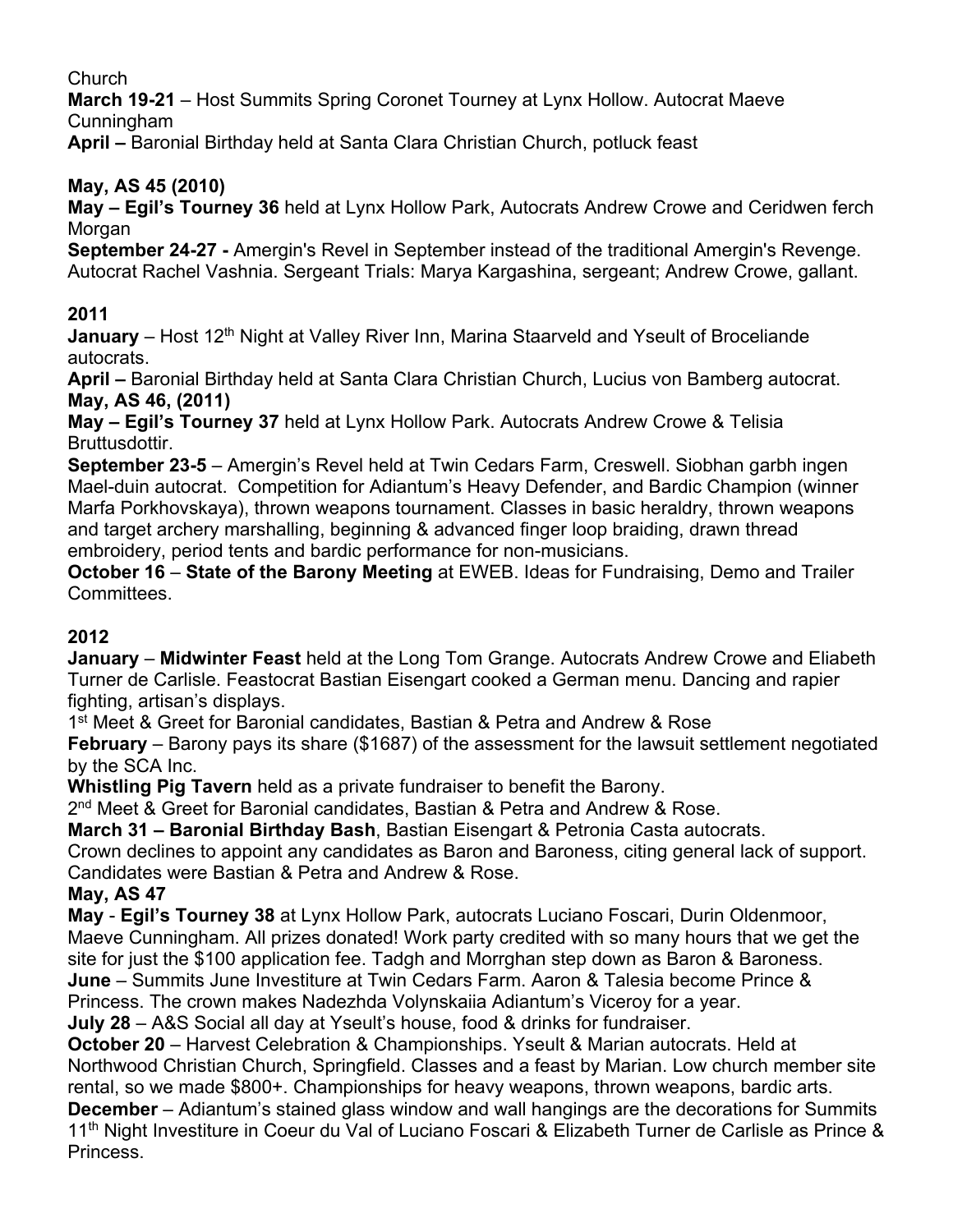## **2013**

**January 28** – extra A&S night, paint 10 silk pennons for the tops of Baronial pavilions **January 31** – **State of the Barony meeting**, Good discussion of leadership and what would help unify and enliven Adiantum.

**February 23** – **Midwinter Feast**. Angharad Bach & Alysaundre Weldon, autocrats. At Northwood Christian Church, Springfield. Ithra classes, demos, Italian feast by Alysaundre of four removes, based on recipes from Scappi.

## **May, AS 48**

**May** - **Egil's Tourney** 39 at Lynx Hollow Park, autocrats Luciano Foscari, Durin Oldenmoor, Lucius von Bamberg. New arrangements with OSPRD – only 100 work hours allowed, but they split the cost of basic amenities with us. Durin and Ceridwen step up as Baron and Baroness. **October 9-11 –** U of Oregon Street Faire booth run by Bastain Eisengart

**October 19** – **Kingdom Heraldic & Scribal Symposium and Baronial Championships**, at Northwood Christian Church, autocrats Yseult of Broceliande, Marian Staarveld, Rose Atherton helping. Heraldic & scribal classes, lunch & a feast by Marian, championships for heavy weapons (Duncan Ottoson), thrown weapons (Godwyn Reynard), bardic arts (Marcello). Also hosted Summits Bardic Championship.

## **2014**

**February 22** – **Midwinter Feast**, Idonia Sherwood and Gabriella, autocrats. At Northwood Christian Church, Springfield. Feast by Bastain Eisengart. Classes. Rapier Championship won by Piaras mac Toirdhealbhaigh

**April 19** – **Adiantum Birthday Bash**, Johanna Trupenny and William Cristofore of Devonshire, autocrats. Held at Coburg Grange and Briggs Farm, Coburg (archery & thrown weapons). Potluck feast, Archery Championship Tournament won by Wiliam Cristofore.

## **May, AS 49**

**May 23-26** – **40th Egil's Tourney**, Bastian Eisengart and Petronia Casta autocrats. Held at Lynx Hollow Park, Creswell. Celebratory party for all held on the erics Sat. evening. Lots of A&S classes, 3 Pillars competition, archery & thrown weapons, heavy & rapier fighting.

**August 8-10** – **Adiantum/Terra Pomaria War**: **Aggressive Negotiations**, Baron Durin Oldenmoor autocrat. Held at a farm on Poodle Creek Rd., Noti. Heavy & rapier fighting, archery & thrown weapons, A&S classes.

**October 18 – A&S Day** with Thrown Weapons Championship at Yseult's home. Tavern, purchase lunch and dinner.

## **2015**

**January 9-11** – Host **12th Night** at Valley River Inn, Marian Staarveld and Yseult of Broceliande autocrats.

#### **May, AS 50**

**May 22-25 – Egil Skallagrimsson Memorial Tournament XLI**, Autocrats Godwin, Tadhg, Ayla, Held at Lynx Hollow Park, Creswell.

**July 11** – **State of the Barony** meeting and potluck in Alton Baker Park, Marcello autocrat Sept Coronet - Ziitos Turk won for Sgt. Vesta, becoming Tanist and Tanista

**Oct. 10 – Amergin's Return**, autocrat Marcello Fornarius. Held at Northwood Christian Church, Springfield.

Dec,- Summitsd Winter Investiture. Turk and Vesta step up as Prince & Princess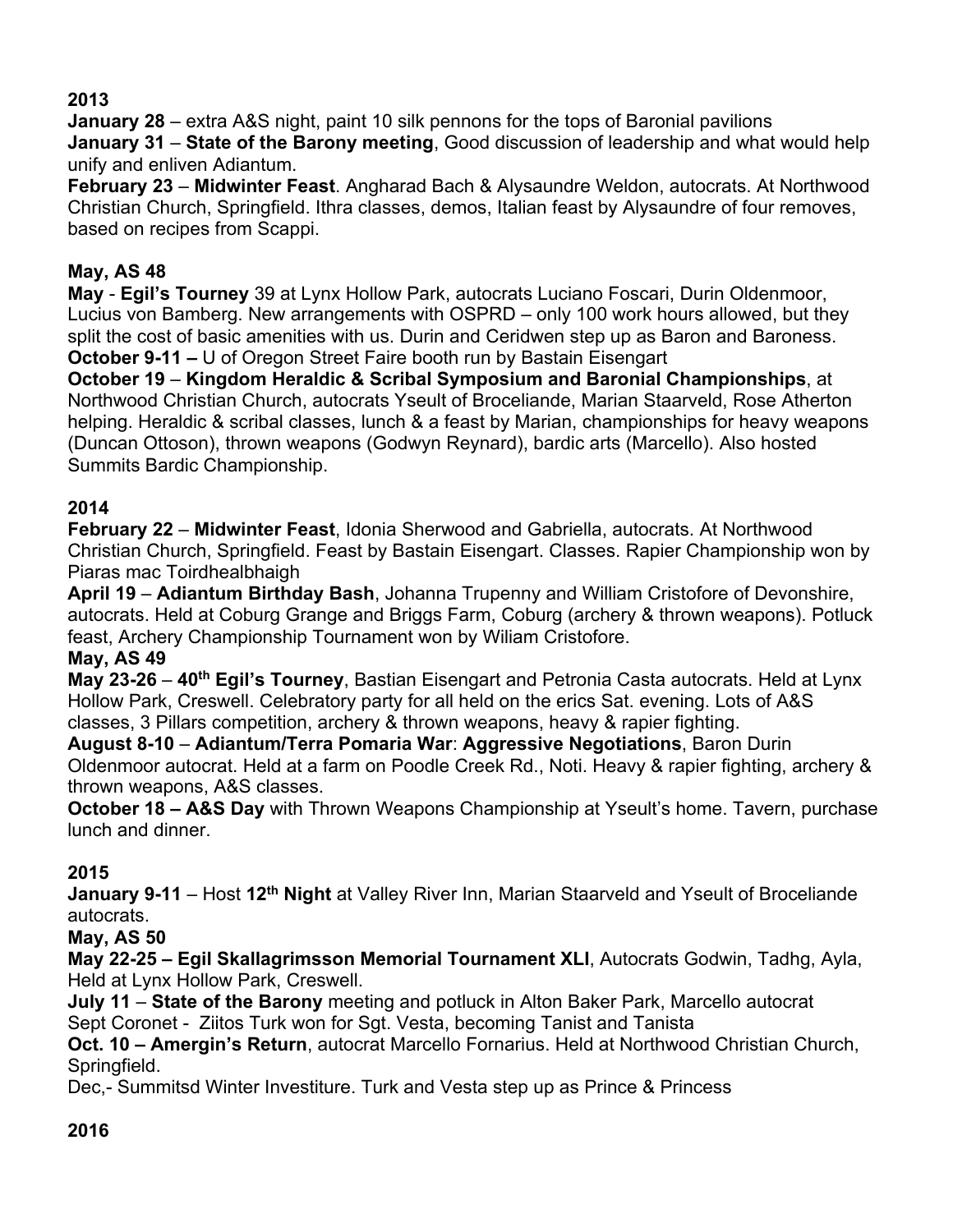**January 23 – Midwinter Feast**, Autocrats Yseult of Broceliande, Marian Staarveld, Mauera Cethin. Held at Northwood Christian Church, Springfield. Iberian Peninsula Feast by Marian and Mauera. 109 people attend.

**March 19** – **Summits March Coronet** at the Mohawk Grange, 158 people. Autocrat Durin Oldenmoor found the site at the last minute in December after Southmarch was unable to run the event. We donated our share of the profit to them.

**April 30 - Baronial Birthday Bash**, Autocrat Gwyn ap Llewellyn. Held at Archery Range site in Coburg.

## **May, AS 51**

**May 27-30** - **Egil Skallagrimsson Memorial Tournament XLII**, Autocrat: Tessina Felice Gianfigliazzi, consulting autocrat Yseult of Broceliande. Held at Lynx Hollow Park, Creswell. Hitchhiker's Guide to the Galaxy theme.

**July 23** – **Demo** all day at the Lane County Fair in the Textile Building and a fighting demo outdoors.

**September** – move Baronial possessions to South Eugene Storage.

**October 14** – **Amergin's Revolt** held at Camp Lutherwood. Small attendance due to terrible weather; event lost money as the site cost was quite high. Rafny Garansdottir and Godwyn Renard autocrats

**December** – **Summits Winter Investiture**, held at NW Youth Corps building. Autocrat Marcello . 170+ people through gate.

## **2017**

**January** – **Midwinter Feast** at Northwood Christian Church. Autocrats Ayla Roth and Lucius von Bamberg

**April – Birthday Bash**. Autocrat Skjaldar Thorsteinn Thunderhand. Held at archery site, the Crabtree Farm. The first Sergeantry trials under Durin & Ceridwen were held at Adiantum's Birthday Bash held at Briggs' Farm:

Skjaldar-Þorsteinn Thunderhand - Sergeant

Alan Roberts, Chris Ivins, Makaela O'Rourke, Kevin Sorok - Yoemen

Godwyn Reynard - Steward (Cohort)

All aspirants passed their trials and were officially made members of the Sergeantry.

## **May, AS 52**

**May** - **Egil's Tourney 43** – autocrats Ayla Roth, Lucius von Bamberg, Yseult of Broceliande **October 20-22 – Amergin's Relief**. Autocrat Durin Oldenmoor Tjorkilskin. At Applegate Regional Theater.

## **2018**

**January 20 – Midwinter Feast** at Northwood Christian Church. Autocrat Godwyn Renard. **April 21 – Birthday Bash**, Autocrat Louisa of Lorne. Held at archery site, the Crabtree Farm. Sergeantry Trials: Anton Ray - Sergeant Thorhrolfr Egilsson - Yoemen Luna-Francesca Di Marco Luppi – Artisanal Cohort

## **May, AS 53**

**May 25-28 – Egil's Tourney 44** – autocrat Yseult of Broceliande. Held at Lynx Hollow State Park, Creswell.

**September 14-16 – Summits Fall Coronet.** At Applegate Regional Theater. Autocrats Antonius Rath and Eobhan Dunbar.